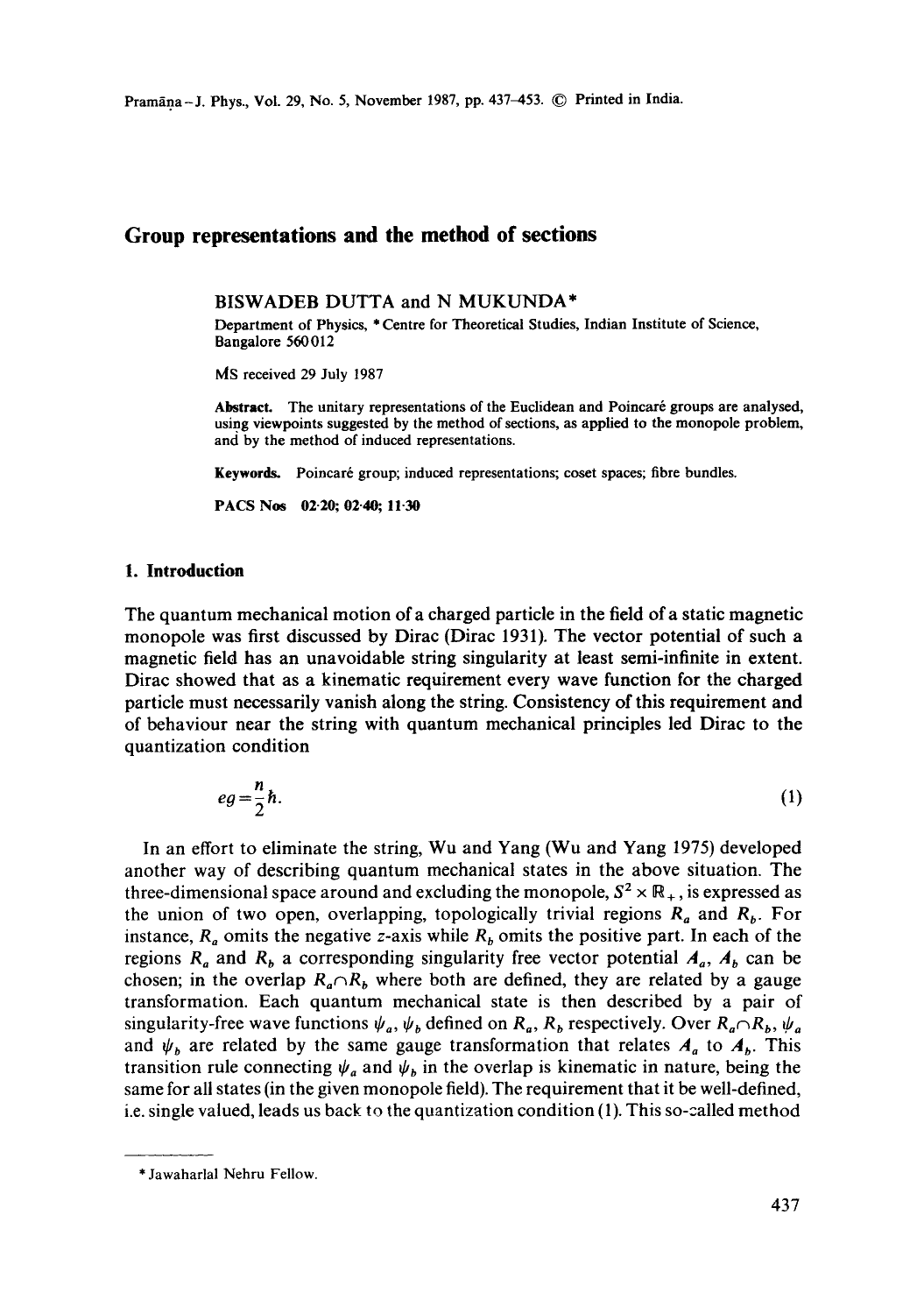of sections has been extended to treat the unitary irreducible representations of the rotation group SO(3), leading to the monopole harmonics (Wu and Yang 1976; Biedenharn and Louck 1981). The non-Abelian generalization of the magnetic monopole field is discussed by Coleman, and by Goddard and Olive (Coleman 1981; Goddard and Olive 1978).

In another independent approach to the string problem, it has been shown (Balachandran *et al* 1980) that the string can be avoided altogether if one works with a degenerate Lagrangian based on an augmented configuration space  $SU(2) \times \mathbb{R}_+$  rather than the physically accessible  $S^2 \times \mathbb{R}_+$ . Here SU(2) is viewed as a principal fibre bundle, with structure group U(1), on the base  $S^2$ , the sphere of all possible directions emanating from the monopole in physical space.  $S^2$  is itself the space of (right) cosets SU(2)/U(1); and any attempt to reduce the degenerate Lagrangian to a nondegenerate one with  $S^2 \times \mathbb{R}_+$  as configuration space automatically reintroduces the string singularity because SU(2) is a nontrivial U(1) principal fibre bundle on  $S^2$ .

These developments bring out the usefulness and clarifying effect of using topological and geometrical notions in such problems and also direct our attention to other problems where, given a Lie group G and a closed Lie subgroup  $H \subset G$ , the fact that G is a principal fibre bundle on the space of(right) cosets *G/H,* with H as structure group, plays a basic role.

A well-known method of building up unitary representations (UR) of Lie groups, particularly relevant and useful in quantum mechanics, involves considerations of just the above kind. This is the method of induced representations as developed by Mackey (Mackey 1968; Isham 1983). Given G and H as above, let  $D(\cdot)$  be a unitary irreducible representation (UIR) of H in a Hilbert space  $\mathscr V$  carrying an inner product  $(\ldots,\ldots)_\mathscr V$ . One builds up a Hilbert space  $\mathcal{H}$ , say, consisting of elements written abstractly as  $|\Psi\rangle$ ,  $|\Psi'\rangle, \ldots$ , and carrying a unitary representation  $U(\cdot)$  of G, in this way. Each  $|\Psi\rangle$  in  $\mathcal H$ corresponds to a function on G with values in  $\mathcal V$ :

$$
|\Psi\rangle \to \psi(g) \in \mathscr{V} \quad \text{for all} \quad g \in G,
$$
 (2)

obeying a covariance condition with respect to  $H$ :

$$
\psi(gh) = D(h^{-1})\psi(g) \quad \text{for all} \quad h \in H. \tag{3}
$$

On such  $|\Psi\rangle$ , we define a representation  $U(\cdot)$  of G by the action

$$
U(g_1)|\Psi\rangle = |\Psi'\rangle: \quad \psi'(g) = \psi(g_1^{-1}g). \tag{4}
$$

It is immediate that this action preserves the covariance condition (3) and possesses the representation property. Moreover, the covariance condition ensures that  $(\psi(g), \psi(g)),$ is constant over each (right) coset  $gH$  in G. At this stage we introduce the symbol  $\Sigma$  to generically denote a (right) coset space, and p for a general point in  $\Sigma$ :

$$
\Sigma = G/H, \qquad p \in \Sigma. \tag{5}
$$

The distinguished point in  $\Sigma$  corresponding to the coset H containing the identity element will be denoted by  $p^{(0)}$ . One can then make the representation  $U(\cdot)$  of G given by (4) a unitary one by defining a suitable invariant inner product

$$
\langle \Psi | \Psi \rangle = \int_{\Sigma} d\mu(p) (\psi(g), \psi(g))_{\gamma}, \qquad (6)
$$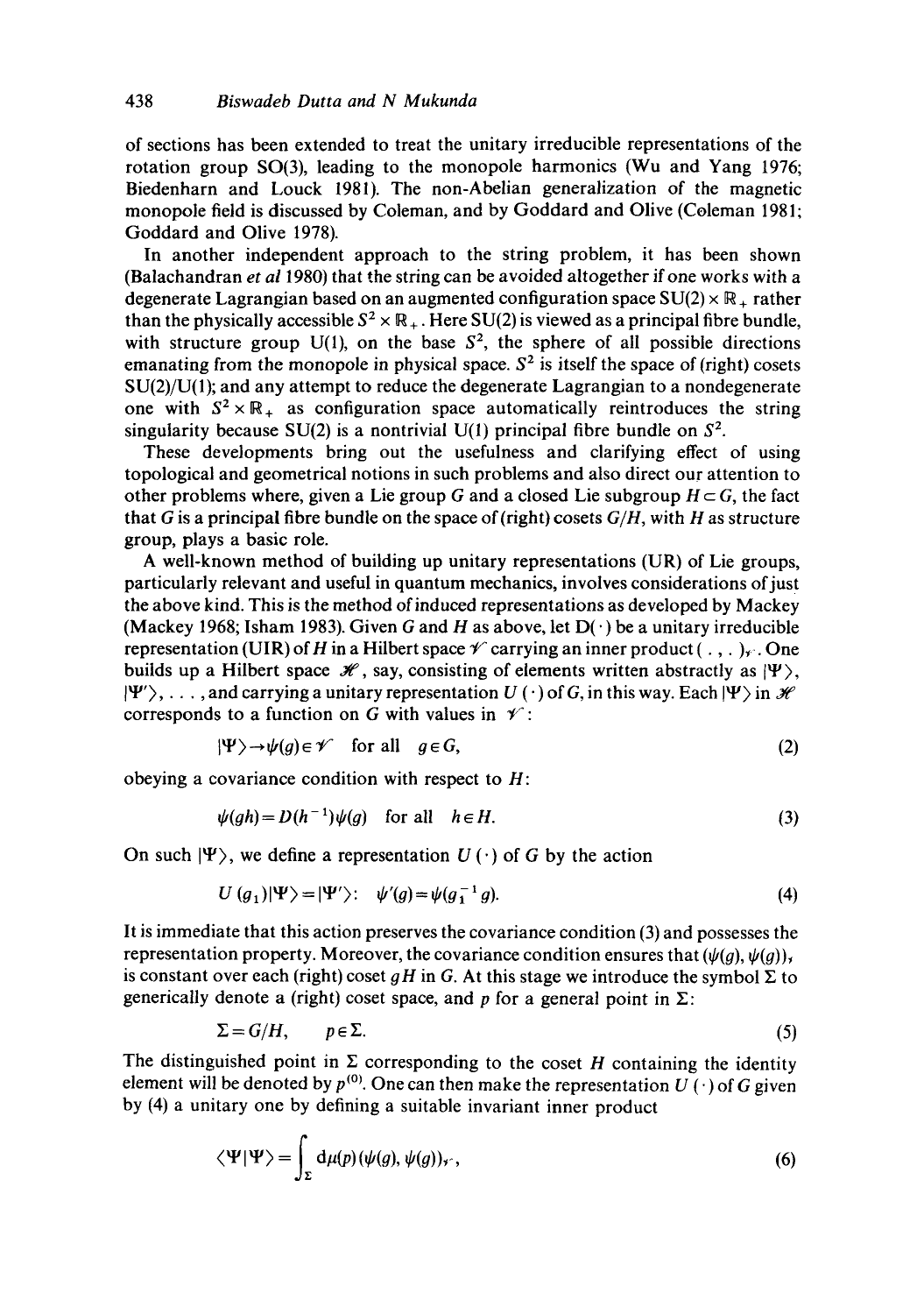and thus also completing the definition of the Hilbert space  $\mathcal{H}$ . This unitary representation of G is said to be induced from the UIR D( $\cdot$ ) of H originally given on  $\mathscr V$ .

The UIR's of the Euclidean group  $E(3)$  (Pauli 1965), i.e. the group of rigid motions in three-dimensional space and of the inhomogeneous Lorentz group, or Poincaré group  $\mathscr P$  (Wigner 1939; Wightman 1960) of special relativity, are of basic significance in quantum mechanics. Even though these representations have been known and are familiar since a long time, the method of induced representations seems the most elegant and economical way of arriving at them.

It is clear that each  $\psi(g)$  obeying the covariance condition (3), though not constant over a coset, is determined all over a coset if its "value" at one representative point in the coset is known. Now G acts on  $\Sigma = G/H$  transitively by left multiplication:

$$
g \in G, \, p \in \Sigma \to p' = gp \in \Sigma. \tag{7}
$$

Elements of H are distinguished by the property that they leave  $p^{(0)}$  invariant:

$$
hp^{(0)} = p^{(0)} \quad \text{for all} \quad h \in H. \tag{8}
$$

To choose a coset representative for each coset in G is to pick an element  $l(p) \in G$  for each  $p \in \Sigma$  such that

$$
l(p)p^{(0)} = p \tag{9}
$$

in the sense of the action (7) of G on  $\Sigma$ . The "independent information" contained in  $\psi(q)$ is then the collection of its values at the elements  $l(p) \in G$ :

$$
\psi(l(p)) \equiv \varphi(p) \in \mathscr{V}.
$$
\n(10)

In this sense, each  $\psi(g)$  is essentially a function  $\varphi(p)$  on  $\Sigma$  with values in  $\mathscr V$ , and the action of  $U(g)$  on  $|\Psi\rangle$  can be expressed directly in terms of  $\varphi(p)$ :

$$
U(g)|\Psi\rangle = |\Psi'\rangle \Rightarrow
$$
  
\n
$$
\varphi'(p) = D(l(p)^{-1}gl(g^{-1}p))\varphi(g^{-1}p).
$$
\n(11)

If an orthonormal basis for  $\mathcal V$  is indexed by letters  $\alpha, \beta, \ldots$ , the components  $\varphi_\alpha(p)$  of  $\varphi(p) \in \mathscr{V}$  can be written as

$$
\varphi_a(p) = \langle p, \alpha | \varphi \rangle, \tag{12}
$$

so that  $|p, \alpha\rangle$  is an (ideal) orthogonal basis for  $\mathcal{H}$ . Then (11) can be reexpressed as

$$
U(g)|p, \alpha\rangle = \sum_{\beta} D_{\beta\alpha}(h(g, p))|gp, \beta\rangle,
$$
  
 
$$
h(g, p) = l(gp)^{-1}gl(p)\in H.
$$
 (13)

The inner products among the (ideal) basis vectors  $|p, \alpha\rangle$  are fixed by (6). This form of an induced group representation is familiar from the Wigner construction of the UIR's of  $\mathscr{P}$ , in which context the element  $h(g, p)$  in H in (13) is called the "Wigner rotation".

Given the above general structure, the following questions naturally arise: When can the coset representatives  $l(p)$  be chosen in a smooth and singularity-free way all over  $\Sigma$ ?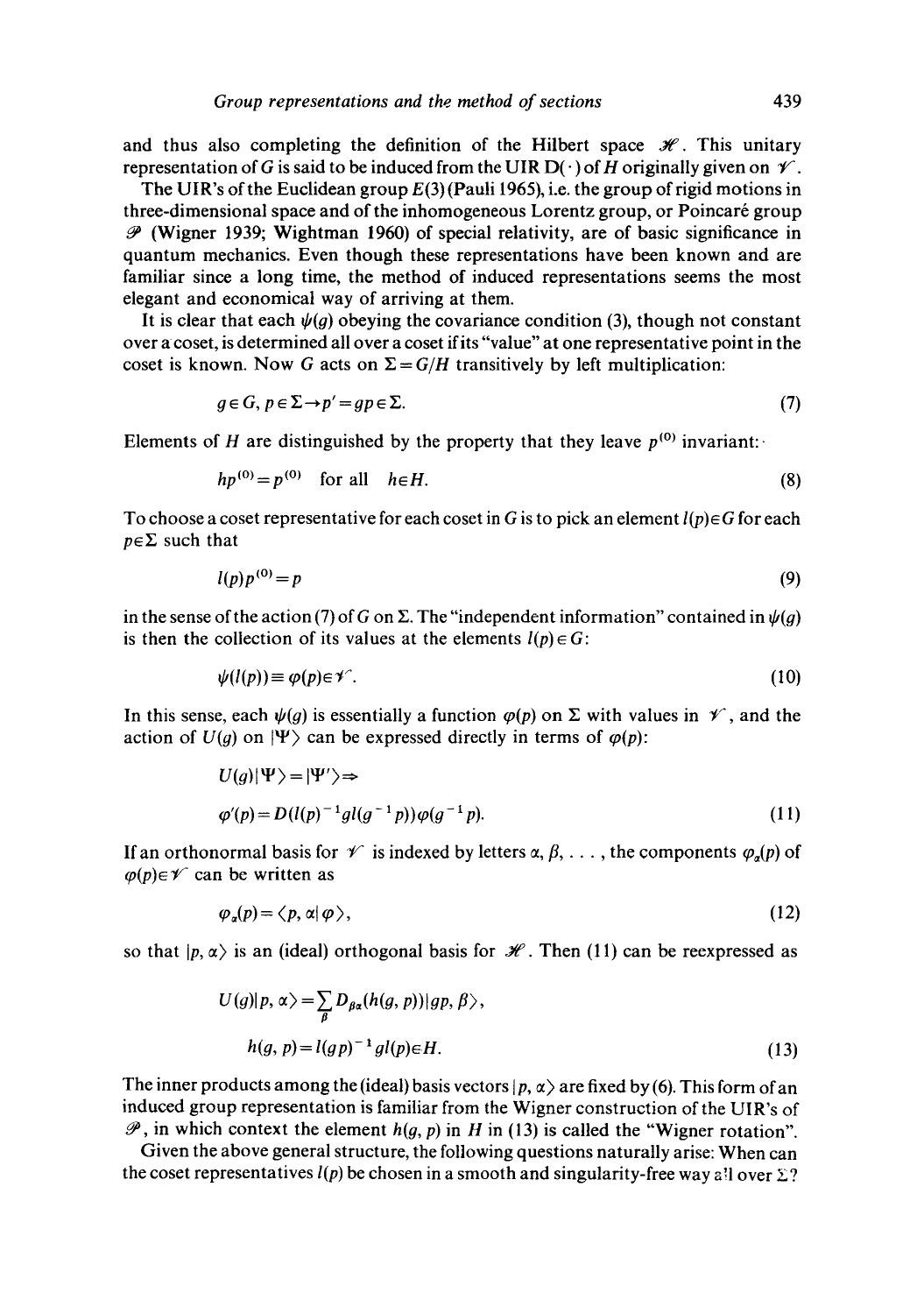Since the Wigner rotation is a function of both q and  $p$  in general, what is the maximum simplification that can be achieved in its form, at least when  $g$  is an element  $h \in H$ ? In this paper we address ourselves to these questions in the context of the representations of E(3) and  $\mathscr{P}$ .

The attempt to choose  $l(p)$  for each  $p \in \Sigma$  obeying (9) is evidently an attempt to find a section when G is viewed as a principal fibre bundle on  $\Sigma = G/H$  as base and with H as fibre. It follows that a globally smooth choice of  $l(p)$  is possible when and only when this bundle is trivial. If it is nontrivial, any attempt to find an  $l(p)$  for all p is bound to encounter singularities, just like the vector potential in the monopole problem. As with the Wu-Yang treatment of quantum mechanical states in the presence of a monopole, we can avoid such "kinematic singularities" in the induced representations of G by expressing the base  $\Sigma$  as the union of (at least) two open topologically trivial regions  $R_a$ ,  $R_h$ :

$$
\Sigma = R_a \cup R_b,\tag{14}
$$

and choosing  $l_a(p)$ ,  $l_b(p)$  over  $R_a$ ,  $R_b$  in a singularity-free way. This means that over each of  $R_a$  and  $R_b$ , the bundle structure can be trivialised; and the portions of G sitting on top of  $R_a$  and  $R_b$ ,  $G_a$  and  $G_b$  say, are homeomorphic to the products  $R_a \times H$ ,  $R_b \times H$ respectively. For  $p$  in the overlap we necessarily have:

$$
p \in R_a \cap R_b: l_b(p) = l_a(p)h_T(p),
$$
  
\n
$$
h_T(p) \in H.
$$
 (15)

Then  $|\Psi\rangle \in \mathcal{H}$  is specified by a pair of functions  $\varphi_a(p)$ ,  $\varphi_b(p)$  defined on  $R_a$ ,  $R_b$ respectively and taking values in  $\mathscr V$ :

$$
\varphi_a(p) \equiv \psi(l_a(p)), \quad p \in R_a; \n\varphi_b(p) \equiv \psi(l_b(p)), \quad p \in R_b.
$$
\n(16)

In the overlap we have the kinematic transition rule

$$
p \in R_a \cap R_b; \ \varphi_b(p) = D(h_T(p)^{-1} (\varphi_a(p)). \tag{17}
$$

In principle it is straightforward to derive equations which give the effect of *U(g)* on a pair ( $\varphi_a(p), \varphi_b(p)$ ) to give a new pair ( $\varphi'_a(p), \varphi'_b(p)$ ) also obeying (17). The important point is that in order to avoid string-like singularities in  $l(p)$  and the accompanying Wigner rotations, one must pay the price of working with sections rather than globally defined wave functions, at least if the intention is to operate directly with the independent information in  $\psi(g)$ .

When G is a nontrivial bundle over *G/H,* one can pose the following further questions: (a) Can the two (or more) open sets  $R_a$ ,  $R_b$  in  $\Sigma$  be chosen so that each is carried into itself under action by elements of  $H$ ? (b) If the answer is in the affirmative, can the choices of  $l_a(p)$ ,  $l_b(p)$  be made so that at least for elements  $h \in H$  the p-dependence in the Wigner rotation is eliminated:

$$
l_a(hp) = h l_a(p) h^{-1}, \quad p \in R_a;
$$
  
\n
$$
l_b(hp) = h l_b(p) h^{-1}, \quad p \in R_b?
$$
\n(18)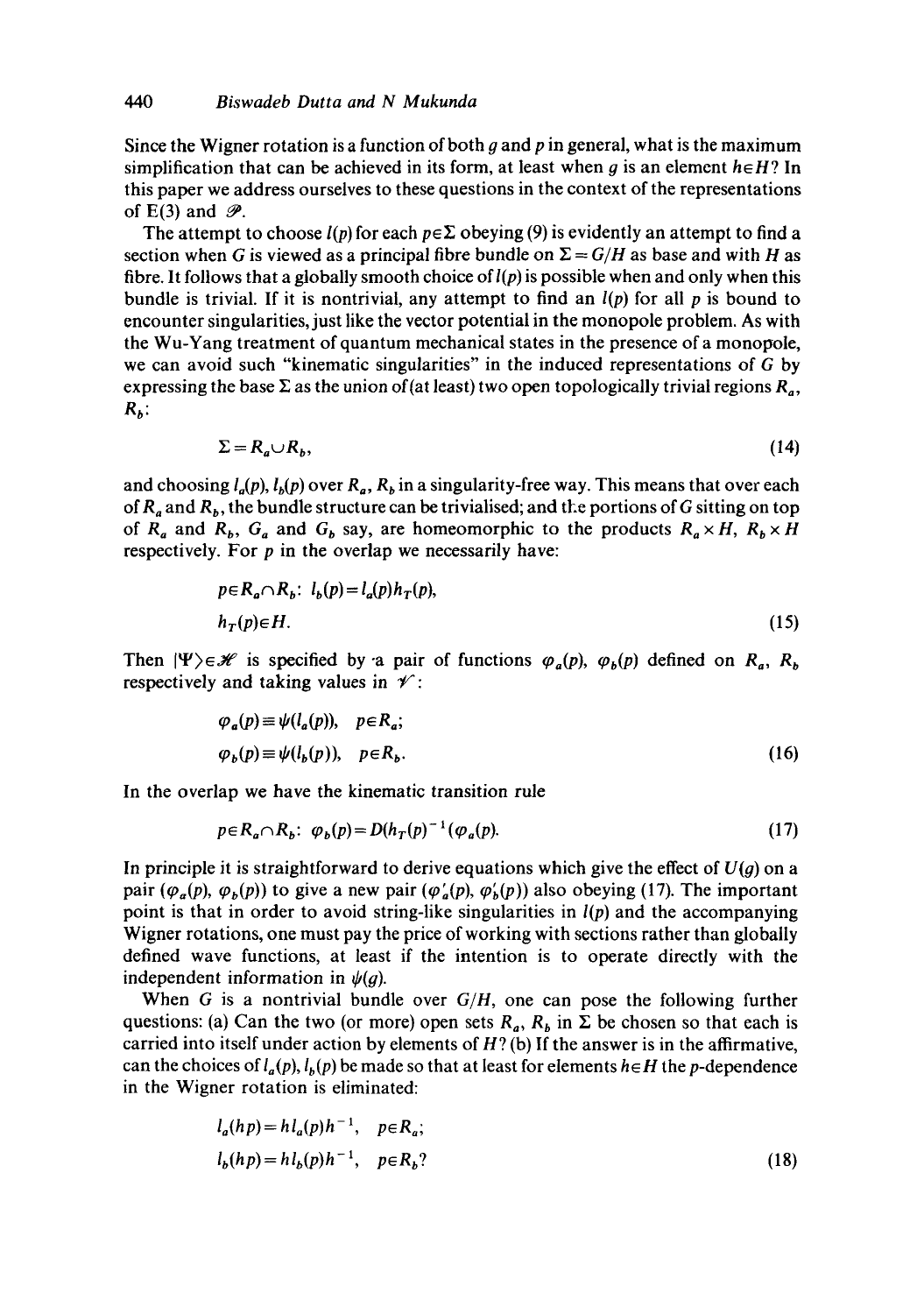The motivation is that if this can be achieved, then for elements  $h \in H$  the action of U (h) on  $|\varphi\rangle$  would be simple and would use just the UIR  $D(\cdot)$  of H originally chosen:

$$
U(h)|\varphi\rangle = |\varphi'\rangle:
$$
  
\n
$$
\varphi_a'(p) = D(h)\varphi_a(h^{-1}p),
$$
  
\n
$$
\varphi_b'(p) = D(h)\varphi_b(h^{-1}p).
$$
\n(19)

This form, when it can be achieved, is called the Shirokov-Foldy form (see Mukunda 1970).

We shall study the UIR's of  $E(3)$  and  $\mathscr P$  from the point of view of answering the questions raised above. Since our intention is not to derive these well known representations by the method of induction but rather to examine them to answer the questions posed above, we shall be brief in the identifications of  $G$ , H and  $\Sigma$  in each case, and shall go on directly to study the relevant topological aspects. Furthermore, we shall be more interested in studying the way the operators  $U(h)$  act on  $\varphi_a(p), \varphi_b(p)$  for  $h \in H$ , and not in the manner in which  $U(q)$  for general  $q \in G$  mix these  $\varphi$ 's.

The paper is organized as follows. In §2 we study the UIR's of  $E(3)$ , or rather of its two-fold covering group. The results are very similar to what are known for the treatments of the monopole problem. Section 3, devoted to the UIR's of the Poincar6 group, begins with notational preliminaries and general considerations common to all the three types of UIR's; we then study in detail the timelike, spacelike, and lightlike UIR's in that sequence, since that is the way the complexities increase. It will be seen that from the topological point of view, the lightlike case is the most intricate. Section 4 is devoted to a summary of our results and some remarks.

# **2. Representations of the Euclidean group**

In this section G will be the (two-fold) covering group of the Euclidean group  $E(3)$ . It is the semidirect product of SU(2) by the group  $T(3)$  of translations in three-dimensional space:

$$
G = SU(2) \times T(3). \tag{20}
$$

A general element in G is

$$
g = (u, \mathbf{a}),
$$
  
\n
$$
u \in SU(2), \quad \mathbf{a} \in \mathbb{R}^3,
$$
\n(21)

and the composition law is

$$
(u', \mathbf{a}') (u, \mathbf{a}) = (u' u, \mathbf{a}' + R(u') \mathbf{a}).
$$
\n(22)

The rotation  $R(u) \in SO(3)$  determined by  $u \in SU(2)$  is defined as usual by

$$
u\sigma \cdot \mathbf{x}u^{-1} = \sigma \cdot R(u)\mathbf{x},\tag{23}
$$

where  $\sigma$  is the set of Pauli matrices and x is a real three-vector.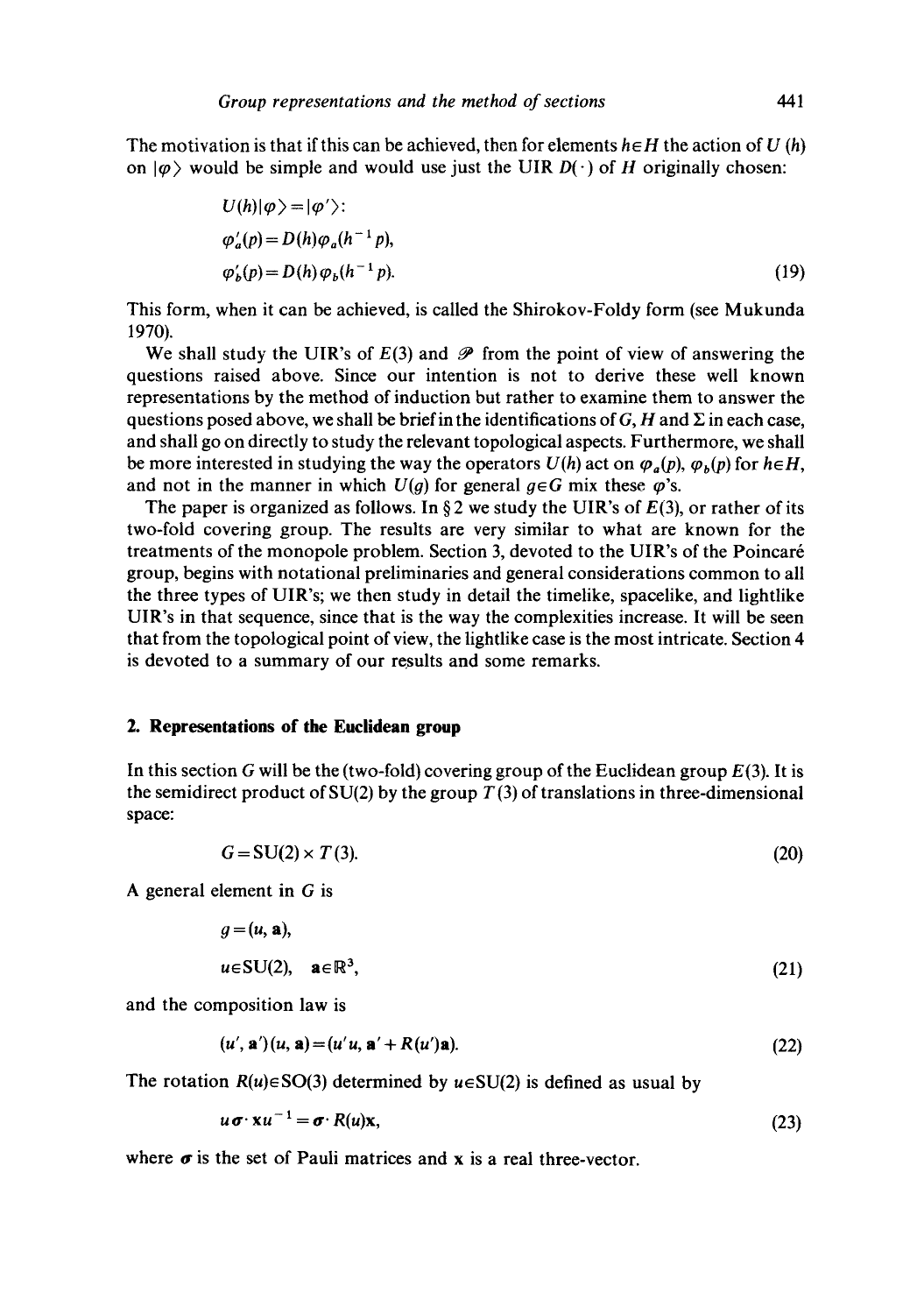The subgroup  $H \subset G$  is the semidirect product of  $U(1)$  by  $T(3)$ , where  $U(1)$  is the diagonal sub-group in SU(2):

$$
U(1) = \left\{ h(\theta) = \exp\left(\frac{i}{2}\theta\sigma_3\right) \middle/ 0 \le \theta < 4\pi \right\} \subset \text{SU}(2),
$$
  
\n
$$
H = U(1) \times T(3) = \left\{ (h, \mathbf{a}) / h \in U(1), \mathbf{a} \in \mathbb{R}^3 \right\}.
$$
 (24)

(Note that we have departed from the notation in the introduction and are using  $h$  for an element in the homogeneous part  $H_0$  of H, rather than in H; this is convenient and adequate in dealing with  $E(3)$  as well as with  $\mathscr P$ ). Therefore the coset space  $\Sigma = G/H$  is

$$
\Sigma = SU(2) \times T(3)/U(1) \times T(3) \simeq SU(2)/U(1) = S^2. \tag{25}
$$

Thus the general point  $p \in \Sigma$  can be taken to be a real three-vector **p** of fixed (say unit) length. The distinguished point  $p^{(0)}$  is the "north pole" of  $S^2$ :

$$
\mathbf{p}^{(0)} = (0, 0, 1). \tag{26}
$$

This corresponds to setting up the canonical map  $\pi:G\to\Sigma$  by the rule

$$
\pi: (u, \mathbf{a}) \in G \to u\sigma_3 u^{-1} = \sigma \cdot \mathbf{p}, \quad \mathbf{p} \in S^2. \tag{27}
$$

The (left) action of  $g = (u, a) \in G$  on  $\Sigma$  amounts to rotating p by the homogeneous part u of  $g$ :

$$
\mathbf{p}' = g\mathbf{p} = R(u)\mathbf{p}, \text{ independent of } \mathbf{a}. \tag{28}
$$

This can be seen by writing out the subset of elements of G making up the coset *go H* for some  $g_0 \in G$ , and seeing how this subset changes upon left multiplication by g.

For the inducing procedure one takes the space  $\mathscr V$  to be one-dimensional, and the UIR  $D(\cdot)$  of H to be

$$
(h(\theta), \mathbf{a}) \to \exp(im\theta + i\mathbf{a} \cdot \mathbf{p}^{(0)}),
$$
  
\n
$$
m = 0, \pm 1/2, \pm 1, \dots
$$
\n(29)

The representation  $U(\cdot)$  of G that results is irreducible. It is characterized by helicity m, and magnitude of momentum equal to unity. Here the momentum operators are identified, as usual, as the hermitian generators **p** of the translations  $T(3) \subset G$ .

For all practical purposes, in dealing with the topological aspects and considering choices of  $R_{a,b}, l_{a,b}(p)$ , etc., one can restrict oneself to the homogeneous parts  $G_0$ ,  $H_0$  i.e. SU(2), U(1) of G and H. Thus  $l_{a,b}(p)$  can be chosen to lie in SU(2). Since SU(2) is a nontrivial U(1) bundle over  $S^2$ , we do need (at least) two open subsets  $R_a$ ,  $R_b$  of  $\Sigma = S^2$ to avoid singularities in  $l(p)$ . Now the action of  $H_0$  on  $\Sigma$  is seen from (28) to consist of rotations about the z-axis. As in the Wu-Yang treatment of the monopole problem, we therefore choose

$$
R_a = S^2 - \{(0, 0, -1)\},\
$$
  
\n
$$
R_b = S^2 - \{(0, 0, 1)\}.
$$
\n(30)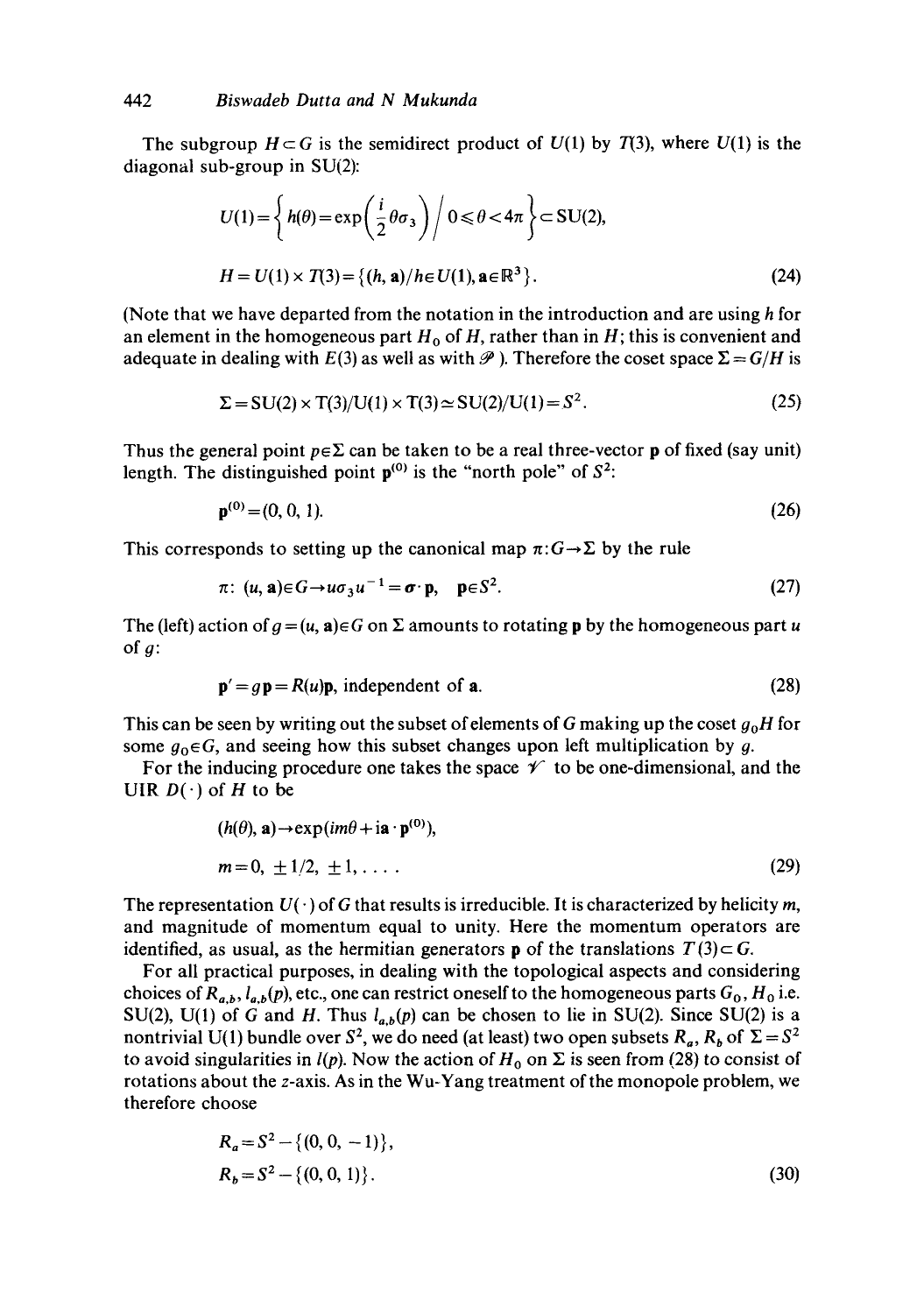This secures invariance of each of  $R_a$ ,  $R_b$  under  $H_0$  action. Therefore it is meaningful to ask for  $l_a(p) \in SU(2)$  for all  $p \in R_a$  such that

$$
l_a(\mathbf{p})\mathbf{p}^{(0)} = \mathbf{p}, \qquad (a)
$$
  

$$
l_a(h(\theta)\mathbf{p}) = h(\theta)l_a(\mathbf{p})h(\theta)^{-1}, \quad 0 \le \theta < 4\pi. \qquad (b)
$$
 (31)

As is known, such  $l_a(p)$  can be found, for example

$$
l_a(\mathbf{p}) = [2(1+p_3)]^{-1/2} (1+\mathbf{p}\cdot\boldsymbol{\sigma}\sigma_3),
$$
  
\n
$$
\mathbf{p} \in R_a.
$$
 (32)

We next ask if an  $l_b(\mathbf{p}) \in SU(2)$  can be found obeying the same (31(a), (b)) but now for  $p \in R_b$ . The answer is that this is impossible, and for the following reason. Consider the point  $(0, 0, -1) \in R_b$ , which has the same (homogeneous) stability group  $U(1) \subset SU(2)$  as  $p^{(0)}$ . If a singularity-free choice of  $l_b(p) \in SU(2)$  over  $R_b$  were available obeying (31b), then at  $p=(0, 0, -1)$  we would have

$$
l_b((0, 0, -1)) = h(\theta)l_b((0, 0, -1))h(\theta)^{-1}, \quad 0 \le \theta < 4\pi. \tag{33}
$$

This forces  $l_b((0, 0, -1))$  to belong to the commutant of  $U(1)$  in SU(2), which is  $U(1)$ itself. But then  $l_b((0, 0, -1))$  cannot satisfy (31a):

$$
l_b((0, 0, -1)) \in U(1) \Rightarrow
$$
  
\n
$$
l_b((0, 0, -1)) \mathbf{p}^{(0)} = \mathbf{p}^{(0)} \neq \qquad (0, 0, -1).
$$
\n(34)

Thus the twin conditions (31) can be obeyed on  $R_a$  but not on  $R_b$ , and it is not possible to bring the action of  $U(1)$  to the simple form indicated in (19).

Under these circumstances, a possible natural choice for  $l_b(\mathbf{p})$  is

$$
l_b(\mathbf{p}) = l_a(-\mathbf{p}) \cdot i\sigma_2, \quad \mathbf{p} \in R_b. \tag{35}
$$

This is based on the fact that

$$
\mathbf{p} \in R_b \Leftrightarrow -\mathbf{p} \in R_a \tag{36}
$$

and that the rotation  $R(i\sigma_2)$  carries  $p^{(0)}$  to  $-p^{(0)}$ . With this choice for  $l_b(p)$  we find that the "transition element"  $h_T(\mathbf{p}) \in U(1)$  determined by (15) in  $R_a \cap R_b$  is

$$
h_T(\mathbf{p}) = l_a(\mathbf{p})^{-1} l_b(\mathbf{p})
$$
  
= exp(-i\phi\sigma\_3)  
= h(-2\phi),  

$$
\phi = \text{azimuth of } \mathbf{p} \in R_a \cap R_b.
$$
 (37)

And instead of (31b) obeyed by  $l_a(\mathbf{p})$ ,  $l_b(\mathbf{p})$  obeys

$$
l_b(h(\theta)\mathbf{p}) = h(\theta)l_b(\mathbf{p})h(\theta), \quad 0 \le \theta < 4\pi.
$$
\n(38)

Therefore if the helicity  $m$  UIR of G is set up in the language of sections, the functions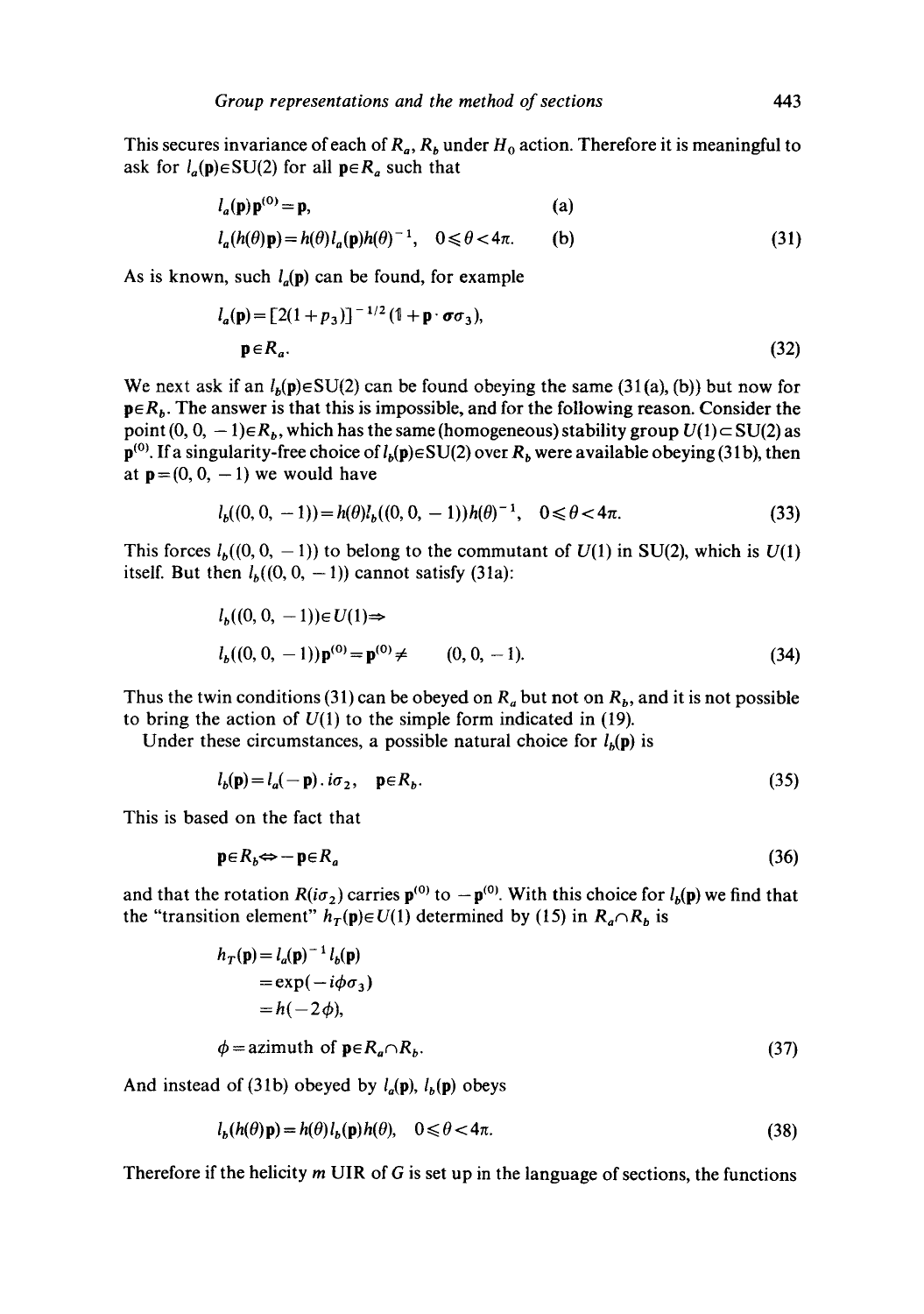$\varphi_a(\mathbf{p})$ ,  $\varphi_b(\mathbf{p})$  defined over  $R_a$ ,  $R_b$  respectively will be related by the transition rule

$$
\varphi_b(\mathbf{p}) = \exp(2im\phi) \varphi_a(\mathbf{p}),
$$
  
\n
$$
\phi = \text{azimuth of } \mathbf{p} \in R_a \cap R_b.
$$
 (39)

And the effect of  $U(h(\theta))$  on these sections is

$$
U(h(\theta))|\varphi\rangle = |\varphi'\rangle
$$
  
\n
$$
\varphi'_a(\mathbf{p}) = \exp(im\theta)\varphi_a\left(R\left(\exp\left(\frac{-i}{2}\theta\sigma_3\right)\right)\mathbf{p}\right),
$$
  
\n
$$
\varphi'_b(\mathbf{p}) = \exp(-im\theta)\varphi_b\left(R\left(\exp\left(\frac{-i}{2}\theta\sigma_3\right)\right)\mathbf{p}\right).
$$
\n(40)

The essential point we have brought out is that it is impossible to make  $\varphi_a(\mathbf{p})$  and  $\varphi_b(\mathbf{p})$ transform identically under the distinguished subgroup  $U(1) \subset SU(2)$ , provided  $m \neq 0$ .

We conclude with the remark that in this problem the analogue of the Dirac quantization condition  $(1)$  is that, in order that the transition rule  $(39)$  be well defined and single-valued over  $R_a \cap R_b$ , m is restricted to the values  $0, \pm 1/2, \pm 1, \ldots$ 

# **3. Representations of the Poincaré group**

#### 3.1 *General considerations*

The UIR's of the covering group  $\overline{\mathscr{P}}$  of the Poincaré group  $\mathscr{P}$  have a greater variety than in the case of E(3). As shown by Wigner (Wigner 1939; Wightman 1960), they are of three distinct types: timelike  $(t)$ , spacelike  $(s)$ , and lightlike  $(l)$ , depending on the nature of the eigenvalues of the energy momentum operators. (We ignore those UIR's of  $\mathscr P$  where the translations are trivially realized). We write  $p^{\mu}$  for these eigenvalues, and for convenience we normalize  $p^{\mu}p_{\mu}$  to  $-1$  in the t and to  $+1$  in the s cases. (We use the metric  $g_{00} = -1$ ). In the t and l cases,  $p^0$  may be taken to be positive definite.

The group  $\overline{\mathscr{P}}$  is the semidirect product of SL(2, C) with the space-time translation group  $T(4)$ : (our notations for  $\mathcal P$  are standard; see, for example, Mukunda 1970):

$$
\bar{\mathcal{P}} = SL(2, C) \times T(4). \tag{41}
$$

Elements of  $\bar{\mathcal{P}}$  and their composition law are:

$$
g = (A, a^{\mu}) \in \overline{\mathcal{P}},
$$
  
\n
$$
A \in SL(2, C), \quad a^{\mu} \in \mathbb{R}^{4};
$$
  
\n
$$
(A', a^{\mu})(A, a^{\mu}) = (A'A, a^{\prime\mu} + \Lambda(A')^{\mu}, a^{\nu}).
$$
\n(42)

The homogeneous proper Lorentz transformation  $\Lambda(A) \in SO(3, 1)$  determined by A is fixed by

$$
A\sigma_{\mu}x^{\mu}A^{+} = \sigma_{\mu}\Lambda(A)^{\mu}_{\nu}x^{\nu},
$$
  
\n
$$
\sigma \cdot x \equiv \sigma_{\mu}x^{\mu} = x^{0} \cdot 1 + x \cdot \sigma.
$$
\n(43)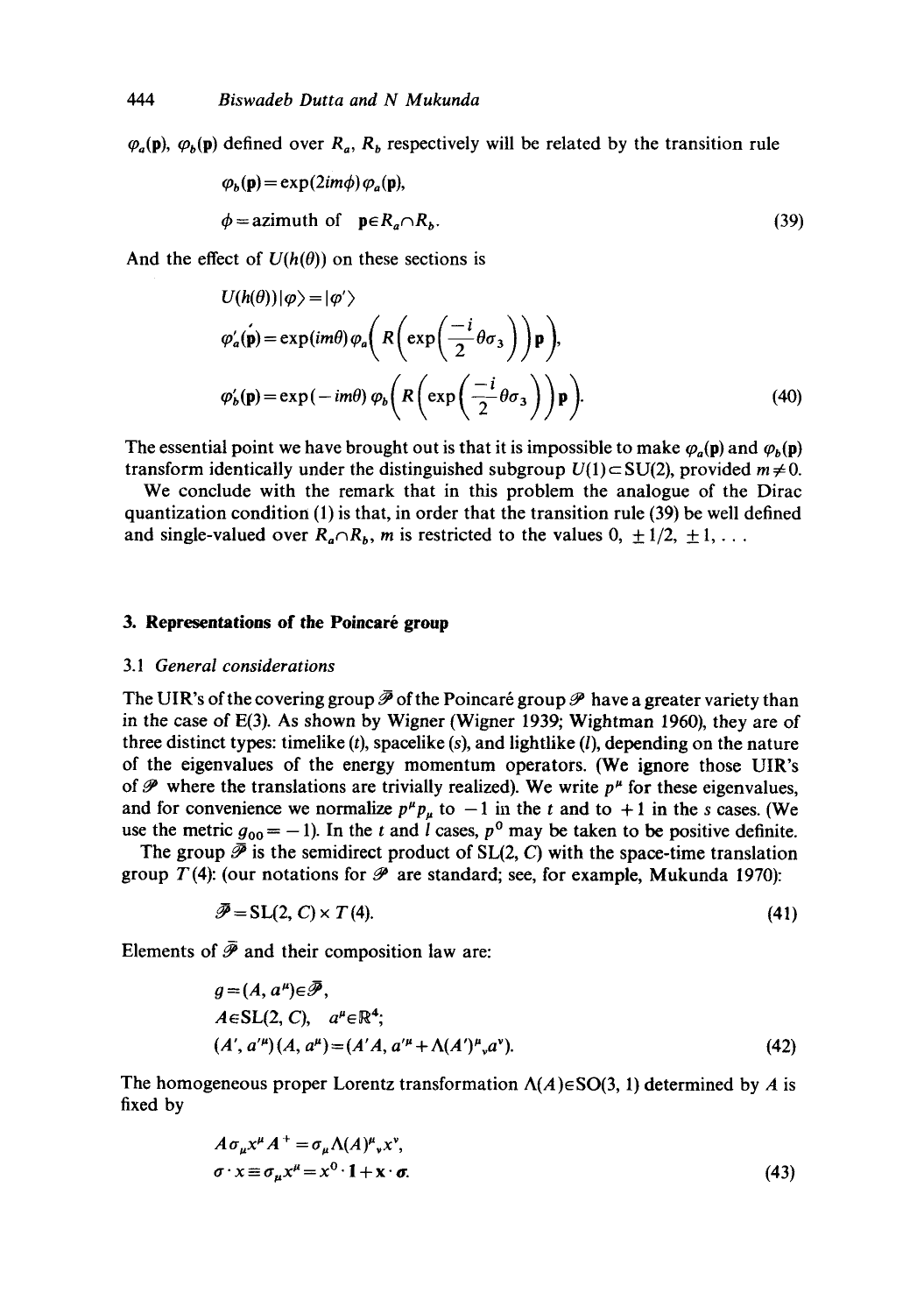Each type of UIR of  $\bar{\mathcal{P}}$  is associated with a particular subgroup of SL(2, C):

$$
t: \text{SU}(2) = \left\{ \left( \begin{array}{cc} \lambda & \mu \\ -\mu^* & \lambda^* \end{array} \right) / |\lambda|^2 + |\mu|^2 = 1 \right\};
$$
  

$$
s: \text{SU}(1, 1) = \left\{ \left( \begin{array}{cc} \lambda & \mu \\ \mu^* & \lambda^* \end{array} \right) / |\lambda|^2 - |\mu|^2 = 1 \right\};
$$
  

$$
l: E(2) = \left\{ \left( \begin{array}{cc} \lambda & \mu \\ 0 & \lambda^* \end{array} \right) / |\lambda| = 1 \right\}.
$$
 (44)

For the inducing construction, the necessary subgroups of  $\overline{\mathscr{P}}$  are the semidirect products of these subgroups of  $SL(2, C)$  with  $T(4)$ :

$$
H_{t \text{ or } s \text{ or } t} = (SU(2) \text{ or } SU(1, 1) \text{ or } E(2)) \times T(4)
$$
 (45)

The coset spaces  $\Sigma_{t,s,l} = \overline{\mathcal{P}}/H_{t,s,l}$  can be realized in Minkowski space as

$$
\Sigma_{t} = \{p^{\mu}/p^{\mu}p_{\mu} = -1, p^{0} > 0\},
$$
  
\n
$$
\Sigma_{s} = \{p^{\mu}/p^{\mu}p_{\mu} = 1\},
$$
  
\n
$$
\Sigma_{t} = \{p^{\mu}/p^{\mu}p_{\mu} = 0, p^{0} > 0\}.
$$
\n(46)

 $\bar{\mathcal{P}}$  is a principal fibre bundle over  $\Sigma_{t,s,t}$  with structure group  $H_{t,s,t}$ . The canonical projection map in each case can be given in a manner similar to (27), and once again only the homogeneous part A in the general element  $(A, a^{\mu})$  is involved:

$$
\pi: (A, a^{\mu}) \in \mathscr{P} \to A(1 \text{ or } \sigma_3 \text{ or } 1 + \sigma_3)A^+ = \sigma_{\mu} p^{\mu},
$$
  
\n
$$
p^{\mu} \in \Sigma_{torsor i};
$$
  
\n
$$
p^{(0)\mu} = (1, 0, 0, 0, 0) \text{ or } (0, 0, 0, 1) \text{ or } (1, 0, 0, 1).
$$
 (47)

The distinguished points  $p^{(0)}$  in the three cases are also listed. The action of  $g=(A, a^{\mu})\in \bar{\mathscr{P}}$  on a point  $p^{\mu}\in \Sigma_{t,s,l}$  involves only A:

$$
g(A, a^{\mu}): p^{\mu} \to p^{\prime \mu} = \Lambda(A)^{\mu}{}_{\nu} p^{\nu}.
$$
 (48)

Therefore the stability group of  $p^{(0)}$  in each case is the corresponding H given in (45).

To see when we have a nontrivial bundle structure, it suffices to look at the homogeneous parts. The topological structures of  $SL(2, C)$ , its relevant subgroups and the  $\Sigma$ 's are:

$$
SL(2, C) \simeq S^3 \times \mathbb{R}^3;
$$
  
\n
$$
SU(2) \simeq S^3, \quad \Sigma_t \simeq \mathbb{R}^3;
$$
  
\n
$$
SU(1, 1) \simeq S^1 \times \mathbb{R}^2, \quad \Sigma_s \simeq S^2 \times \mathbb{R};
$$
  
\n
$$
E(2) \simeq S^1 \times \mathbb{R}^2, \quad \Sigma_t \simeq S^2 \times \mathbb{R}.
$$
  
\n(49)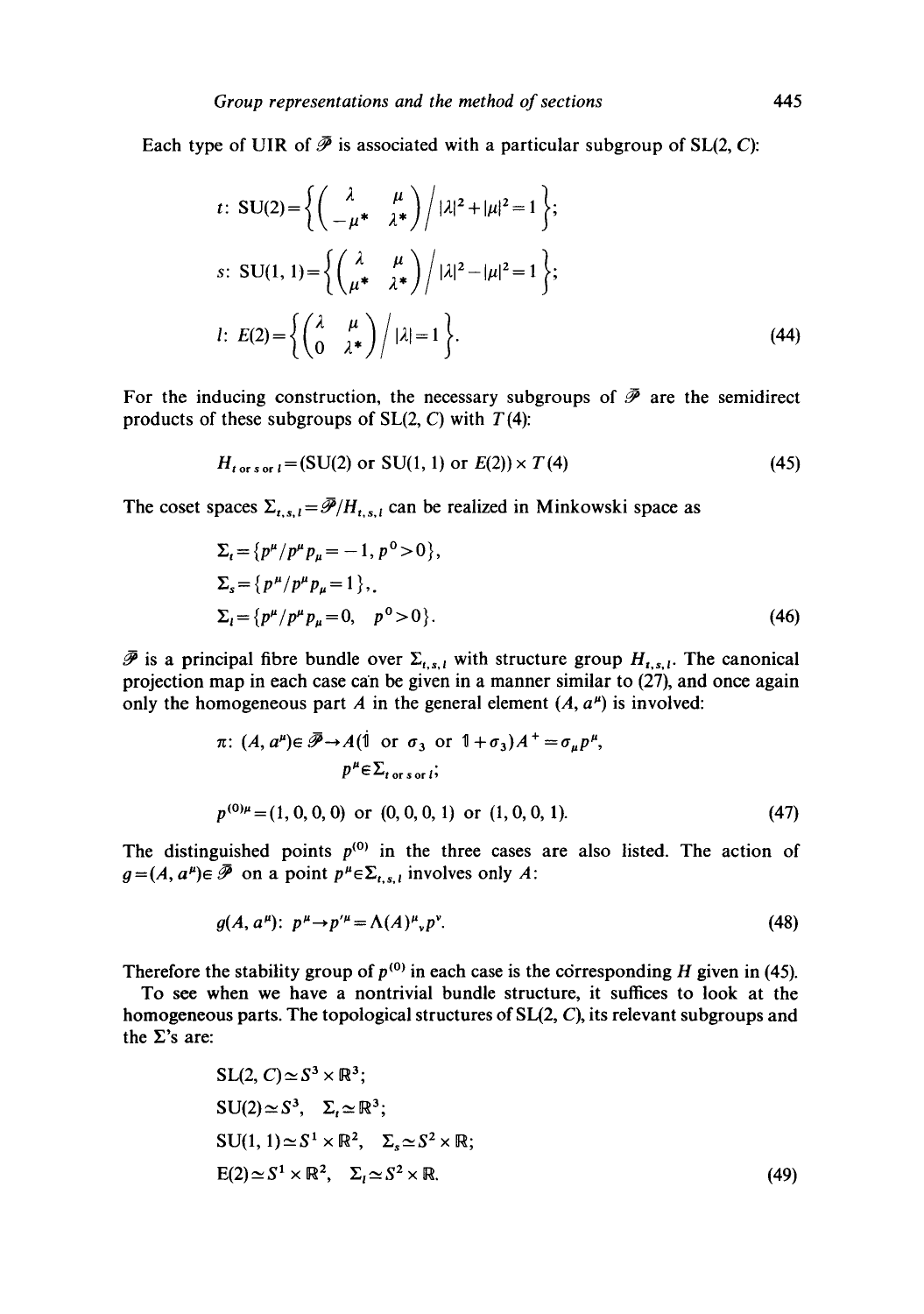It is immediately clear that  $\bar{\mathcal{P}}$  is a trivial  $H_t$  bundle over  $\Sigma_t$ , but a nontrivial  $H_{sort}$  bundle over  $\Sigma_{\text{sort}}$ . This is the same as the statement that SL(2, C) is a trivial SU(2) bundle over  $\Sigma_t$ , and a nontrivial SU(1, 1) (E(2)) bundle over  $\Sigma_s(\Sigma_t)$ . Therefore in the s and l cases we will have to express  $\Sigma$  as the union of (at least) two open subsets  $R_a$  and  $R_b$ , as in the E(3) case, in order to have singularity-free expressions for the coset representatives  $l(p)$ ; but  $\Sigma_t$ , need not be split up in this way. Even in the t case, however, we can ask if  $l(p)$  can be chosen so as to obey  $(18)$  with respect to SU $(2)$ .

As in the previous section, we use  $h, h', \ldots$ , to denote elements in the homogeneous parts SU(2), ..., of H<sub>rota</sub>, rather than in H<sub>rota</sub>. To obtain the various UIR's of  $\bar{\mathcal{P}}$  via the inducing construction, we pick a UIR  $D(\cdot)$  of SU(2), ... in a Hilbert space  $\mathscr V$  and extend it to a UIR of  $H_{\perp}$  by:

$$
(h, a^{\mu}) \in H \to D(h) \exp(ia^{\mu} p_{\mu}^{(0)}). \tag{50}
$$

Here the standard momenta  $p^{(0)}$  are as given in (47). For the t case,  $\mathscr V$  is of finite dimension; for the s case,  $\mathcal V$  is of infinite dimension for a nontrivial  $D(\cdot)$ ; and for the l case,  $\mathscr V$  is of dimension one or infinity according as the "translations" in E(2) are realized trivially or nontrivially.

With this general background we can examine now the three types of UIR's of  $\tilde{\mathcal{P}}$ from the point of view of the questions posed in  $\S 1$ . The characteristic variations in the answers as we look at the cases  $t$ , s and  $l$  in sequence will be brought out.

## 3.2 *The timelike representations*

In this case there are no topological obstructions to the choice of a singularity-free coset representative  $l(p)$  for all  $p \in \Sigma_t$ , so the method of sections is unnecessary. If  $D(\cdot)$  is a UIR of SU(2) in the space  $\mathscr V$  (of dimension (2s+1) corresponding to spin s), the induced UIR of  $\overline{\mathcal{P}}$  operates on functions  $\varphi(\mathbf{p})$  with values in  $\mathcal{V}$ , i.e. on (2s + 1)-component wave functions  $\varphi_{\alpha}(\mathbf{p})$ . The inner product is

$$
\langle \varphi | \varphi \rangle = \int_{\Sigma_{\mathbf{t}}} \frac{d^3 p}{p^0} \varphi(\mathbf{p})^+ \varphi(\mathbf{p}),
$$
  
\n
$$
p^0 = (1 + \mathbf{p} \cdot \mathbf{p})^{1/2}.
$$
\n(51)

Correspondingly the (ideal) basis vectors for  $\mathcal{H}$  are  $|{\bf p}, \alpha \rangle$  and obey

$$
\langle \mathbf{p}', \beta | \mathbf{p}, \alpha \rangle = p^0 \delta^{(3)} (\mathbf{p}' - \mathbf{p}) \delta_{\beta \alpha}.
$$
 (52)

The action of  $U(A, a)$  is given by

$$
U(A, a)|\mathbf{p}, \alpha\rangle = \exp(-ia^{\mu}p_{\mu}')\sum_{\beta} D(l(p')^{-1}Al(p))_{\beta\alpha}|\mathbf{p}', \beta\rangle,
$$
  

$$
p'^{\mu} = \Lambda(A)^{\mu}{}_{\nu}p^{\nu}.
$$
 (53)

The only interesting question is whether  $l(p)$  can be chosen so as to satisfy (18):

$$
l(hp) = hl(p)h^{-1}, \quad h \in SU(2). \tag{54}
$$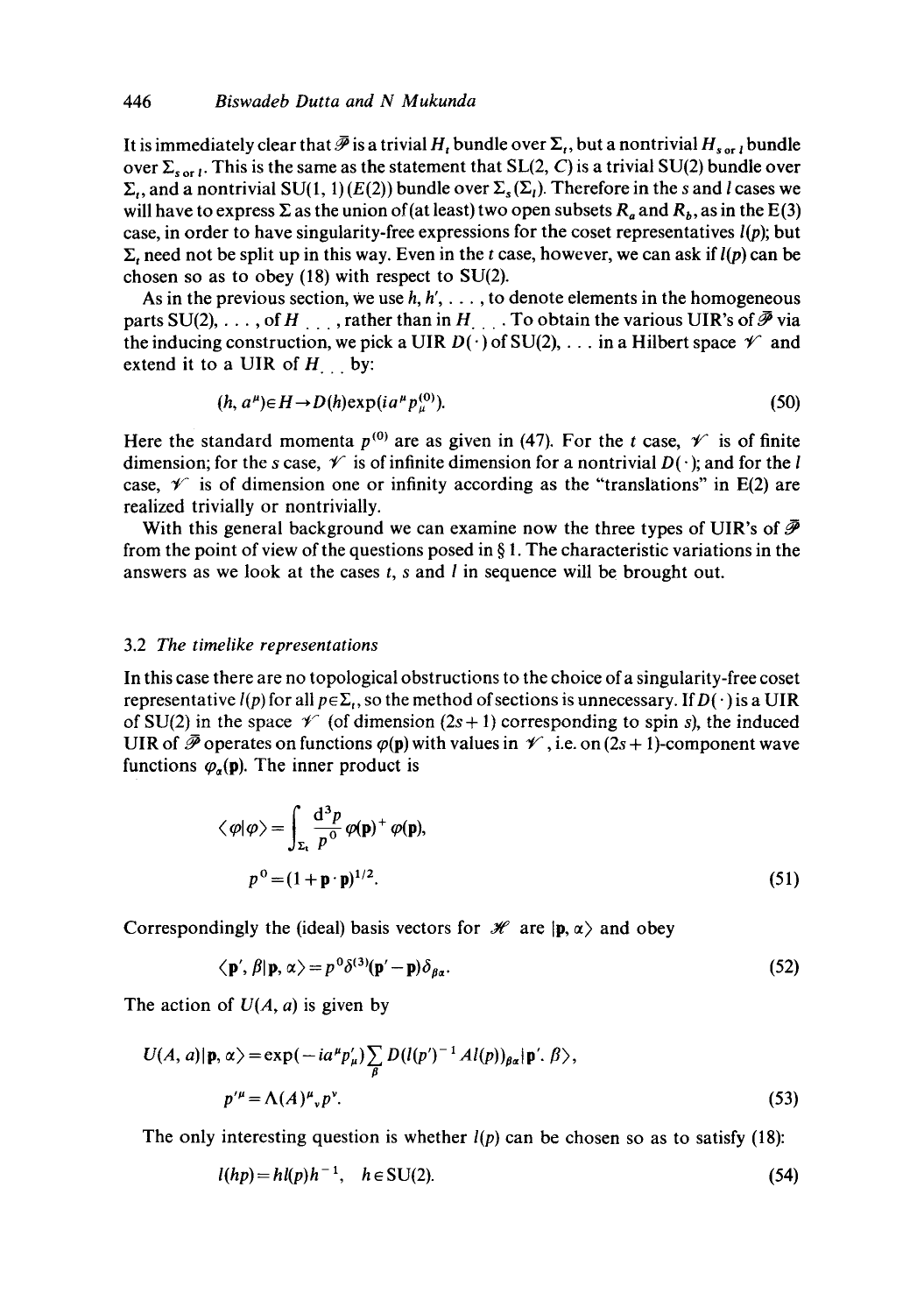The answer is well known: the choice

$$
l(p) = [2(1+p^{0})]^{-1/2}(\mathbb{1} + \sigma_{\mu}p^{\mu})
$$
\n(55)

does fulfil (54). Therefore if we restrict A in (53) to elements of  $SU(2)$ , we have the simple action

$$
U(h)|\mathbf{p}, \alpha\rangle = \sum_{\beta} D(h)_{\beta\alpha} |\mathbf{p}', \beta\rangle,
$$
  

$$
\mathbf{p}' = R(h)\mathbf{p}, \qquad h \in \text{SU}(2).
$$
 (56)

## 3.3 *The spacelike representations*

Unlike  $\Sigma_t$  which is topologically like  $\mathbb{R}^3$ ,  $\Sigma_s$  has a nontrivial structure. As coordinates for  $\Sigma_s$  we can use the unit vector  $\hat{\mathbf{p}} \in S^2$  and  $p^0 \in \mathbb{R}$ : then the 3-vector **p** is

$$
\mathbf{p} = (1 + (p^0)^2)^{1/2} \hat{\mathbf{p}}.\tag{57}
$$

We know in advance that  $\Sigma_s$  must be expressed as the union  $R_a \cup R_b$  of two open, topologically trivial regions (two will do) to avoid singularities in *l(p).* The first question is whether  $R_a$  and  $R_b$  can be chosen to be invariant under SU(1, 1). For  $h \in SU(1, 1)$ , the Lorentz transformation  $\Lambda(h)$  acts on  $p^0$ ,  $p^1$ ,  $p^2$ , (as an element of SO(2, 1)) and leaves  $p^3$ invariant. Therefore we make the choices

$$
R_a = \{ p^{\mu} / p^{\mu} p_{\mu} = 1, p^3 > -1 \},
$$
  
\n
$$
R_b = \{ p^{\mu} / p^{\mu} p_{\mu} = 1, p^3 < 1 \};
$$
\n(58)

then each of them is invariant under SU(1, 1). The distinguished point  $p^{(0)} = (0, 0, 0, 1)$ lies in  $R_a$ . We can now ask for an  $l_a(p)$  defined free of singularities all over  $R_a$  obeying

$$
l_a(p)p^{(0)} = p,
$$
\n(a)  
\n
$$
l_a(hp) = hl_a(p)h^{-1}, \quad h \in SU(1, 1)
$$
\n(b) (59)

It has been shown elsewhere that such  $l_a(p)$  can be constructed (Mukunda 1970): an example, strikingly similar to the solution (32) for the E(3) problem, is

$$
l_a(p) = [2(1+p_3)]^{-1/2} (1+p^{\mu} \sigma_{\mu} \sigma_3). \tag{60}
$$

Next we show by an argument like the one used in  $\S 2$  that it is impossible to find an  $l_b(p)$ , smoothly defined all over  $R_b$ , obeying (59). If such an  $l_b$  existed, then consider the point  $-p^{(0)} = (0, 0, 0, -1) \in R_b$  which has the same (homogeneous) stability group  $SU(1, 1) \subset SL(2, C)$  as  $p^{(0)}$ . Then at the point  $-p^{(0)}$ , (59) for *I<sub>b</sub>* would lead to:

$$
l_b((0, 0, 0, -1)) = h l_b((0, 0, 0, -1))h^{-1}, \quad h \in SU(1, 1), \tag{61}
$$

i.e.  $l_b((0, 0, 0, -1))$  must belong to the commutant of SU(1, 1) in SL(2, C). But this commutant is trivial, consisting just of the two elements  $Z_2 = \{1, -1\}$ ; which then means that  $l_b((0, 0, 0, -1))$  cannot carry  $p^{(0)}$  to  $-p^{(0)}$ .

$$
l_b((0, 0, 0, -1)) \in Z_2 \Rightarrow l_b((0, 0, 0, -1)) p^{(0)} = p^{(0)} \neq -p^{(0)}.
$$
 (62)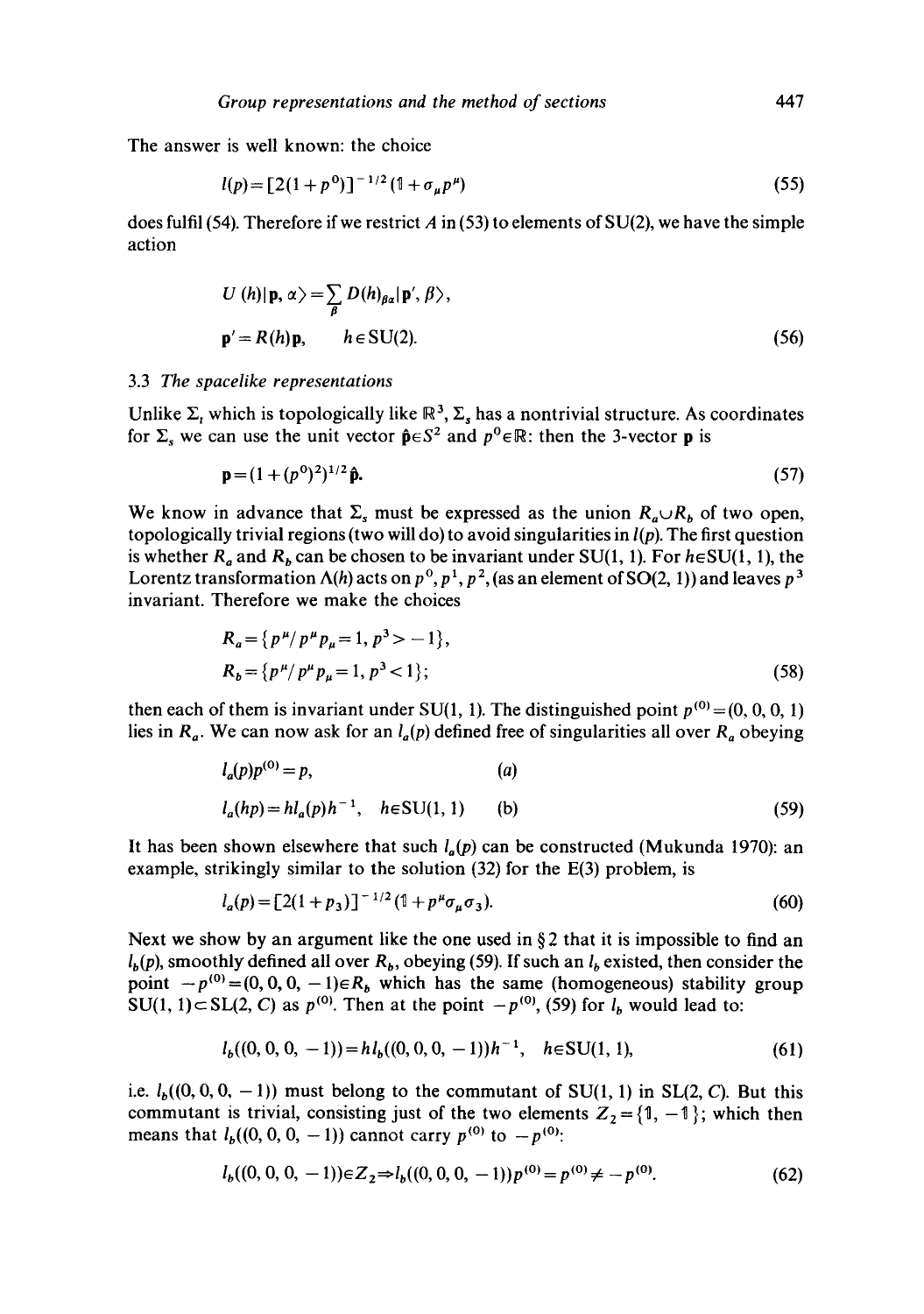$\bar{z}$ 

The two desirable conditions (59) can therefore be obeyed on  $R_a$  but not on  $R_b$ . Under these circumstances, a choice for  $l<sub>b</sub>$  that suggests itself, in analogy to (35) in the  $E(3)$  case, is:

$$
l_b(p) = l_a(-p) \cdot i\sigma_2, \quad p \in R_b, \ -p \in R_a. \tag{63}
$$

With this  $l_b(p)$  the transition element  $h_T(p) \in SU(1, 1)$  can be computed:

$$
h_T(p) = l_a(p)^{-1}l_b(p)
$$
  
=  $l_a(-p^0, -p^1, -p^2, p^3)l_a(-p) \cdot i\sigma_2$   
=  $\begin{pmatrix} \lambda(p) & \mu(p) \\ \mu(p)^* & \lambda(p)^* \end{pmatrix} \in SU(1, 1),$   
 $\lambda(p) = (-p_1 + ip_2)/(1 - p_3^2)^{1/2}, \quad \mu(p) = -p^0/(1 - p_3^2)^{1/2},$   
 $p \in R_a \cap R_b.$  (64)

The behaviour of  $l_b(p)$  under SU(1, 1) can also be found; in place of (59), we have:

$$
l_b(hp) = l_a(-h p) \cdot i\sigma_2
$$
  
=  $h \cdot l_a(-p) \cdot h^{-1} \cdot i\sigma_2$   
=  $h l_b(p) \tau(h^{-1}),$   
 $\tau(h) = \sigma_2 h \sigma_2 \in SU(1, 1).$  (65)

Here,  $\tau(\cdot)$  is an outer automorphism on SU(1, 1), the effect on a general element being

$$
\tau\left(\begin{pmatrix} \lambda & \mu \\ \mu^* & \lambda^* \end{pmatrix}\right) = \begin{pmatrix} \lambda^* & -\mu^* \\ -\mu & \lambda \end{pmatrix}.
$$
 (66)

Putting together the above results we see that when the spacelike UIR of  $\mathscr{P}$ , based on the UIR  $D(\cdot)$  of SU(1, 1) on  $\mathscr V$ , is described in a singularity-free manner using the method of sections, each  $|\varphi\rangle$  in  $\mathcal H$  is represented by a pair of functions  $\varphi_a(p), \varphi_b(p)$ defined respectively on  $R_a$ ,  $R_b$  and taking values in  $\mathscr V$ ; they obey the transition rule

$$
\varphi_b(p) = D(h_T(p))^{-1} \varphi_a(p), \quad p \in R_a \cap R_b; \tag{67}
$$

and with respect to  $SU(1, 1)$  we can at best achieve

$$
U(h)|\varphi\rangle = \varphi'\rangle:
$$
  
\n
$$
\varphi_a'(p) = D(h)\varphi_a(h^{-1}p),
$$
  
\n
$$
\varphi_b'(p) = D(\tau(h))\varphi_b(h^{-1}p), \quad h \in SU(1, 1).
$$
\n(68)

It is impossible to achieve (19).

The analogues to (51, 52, 53, 56) can be worked out, but we omit the details.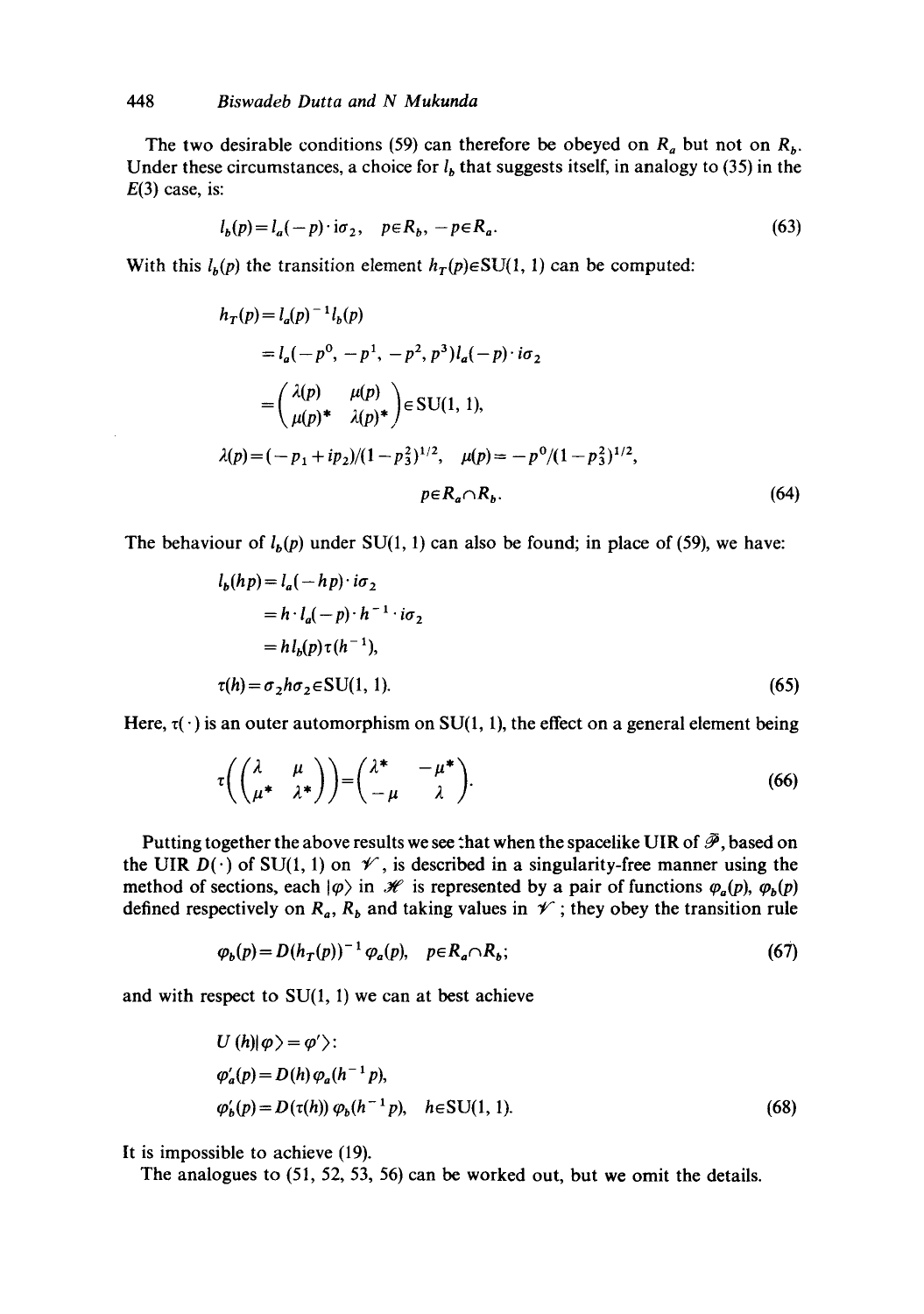#### 3.4 *The lightlike representations*

The coset space  $\Sigma_i$ , which is just the positive light cone, can be described in three dimensions as

$$
\Sigma_t = \{ \mathbf{p}/p^0 = |\mathbf{p}| > 0 \} = \mathbb{R}^3 - \{ \mathbf{0} \}. \tag{69}
$$

It is the omission of the origin from  $\mathbb{R}^3$  that makes the topology of  $\Sigma_t$  nontrivial. Since SL(2, C) is a non-trivial  $E(2)$  bundle over  $\Sigma$ <sub>1</sub>, we do need (at least) two open topologically trivial regions  $R_a$ ,  $R_b$  with  $\Sigma_l = R_a \cup R_b$ , to avoid kinematic singularities in *l(p)*. The first question we ask is whether  $R_a$  and  $R_b$  can be chosen to be both  $E(2)$ invariant. Surprisingly, the answer is in the negative.

To see this, we analyse in detail the action of  $E(2)$  on  $\Sigma_t$ . A general element in  $E(2)$  is

$$
h = \begin{pmatrix} \lambda & \mu \\ 0 & \lambda^* \end{pmatrix}, \quad |\lambda| = 1, \quad \mu \in \mathbb{C}.\tag{70}
$$

The phase  $\lambda$  produces spatial rotations about the z-axis, which act very simply on  $\Sigma_t$ . The complex parameter  $\mu$  is just the translation part,  $T(2)$ , in E(2). If we write  $\mu = a_1 - ia_2$  and treat  $a_1 = (a_1, a_2)$  as a transverse 2-vector, we find the following action on a general  $p^{\mu} \in \Sigma_i$ :

$$
h = {1 \t a_1 - ia_2 \t b E(2), \t p' = A(h)p
$$
  
\n
$$
p^{0'} - p^{3'} = p^0 - p^3,
$$
  
\n
$$
p^{0'} + p^{3'} = p^0 + p^3 + 2a_1 \cdot p_1 + (p^0 - p^3)a_1^2,
$$
  
\n
$$
p'_\perp = p_\perp + (p^0 - p^3)a_1.
$$
\n(71)

In the three-dimensional picture of  $\Sigma_t$  given by (69) we see: each point on the positive zaxis is  $E(2)$  invariant; each point not on the positive z-axis is either on the negative zaxis or can be transformed to such a point uniquely by a suitable choice of  $T(2)$ parameters  $a_{\perp}$ . This motivates the definition of two disjoint subsets of  $\Sigma_i$ , together making up  $\Sigma_t$ , in this way:

$$
\Sigma_{l} = \Sigma_{l}^{(1)} \cup \Sigma_{l}^{(2)},
$$
  
\n
$$
\Sigma_{l}^{(1)} \cap \Sigma_{l}^{(2)} = \phi;
$$
  
\n
$$
\Sigma_{l}^{(1)} = \{(0, 0, \kappa) / \kappa > 0\},
$$
  
\n
$$
\Sigma_{l}^{(2)} = \{(p_{\perp}, p_{3}) / \text{either } |p_{\perp}| > 0 \text{ or } p_{\perp} = 0, p_{3} < 0\}.
$$
 (72)

In the Minkowski sense,  $\Sigma_1^{(1)}$  and  $\Sigma_1^{(2)}$  correspond respectively to  $p^0 - p^3 = 0$  and  $p^{0}-p^{3}>0$ ; so each of them is  $E(2)$  invariant. However, while  $\Sigma_{i}^{(2)}$  is an open subset of  $\Sigma_l$ ,  $\Sigma_l^{(1)}$  is not, and this is the source of the problem. Four-vectors  $p^{\mu} \in \Sigma_l^{(1)}$  are individually  $E(2)$  invariant:

$$
p^{\mu} \in \Sigma_1^{(1)} \Leftrightarrow p^{\mu} = \kappa p^{(0)\mu} = (\kappa, 0, 0, \kappa), \quad \kappa > 0. \tag{73}
$$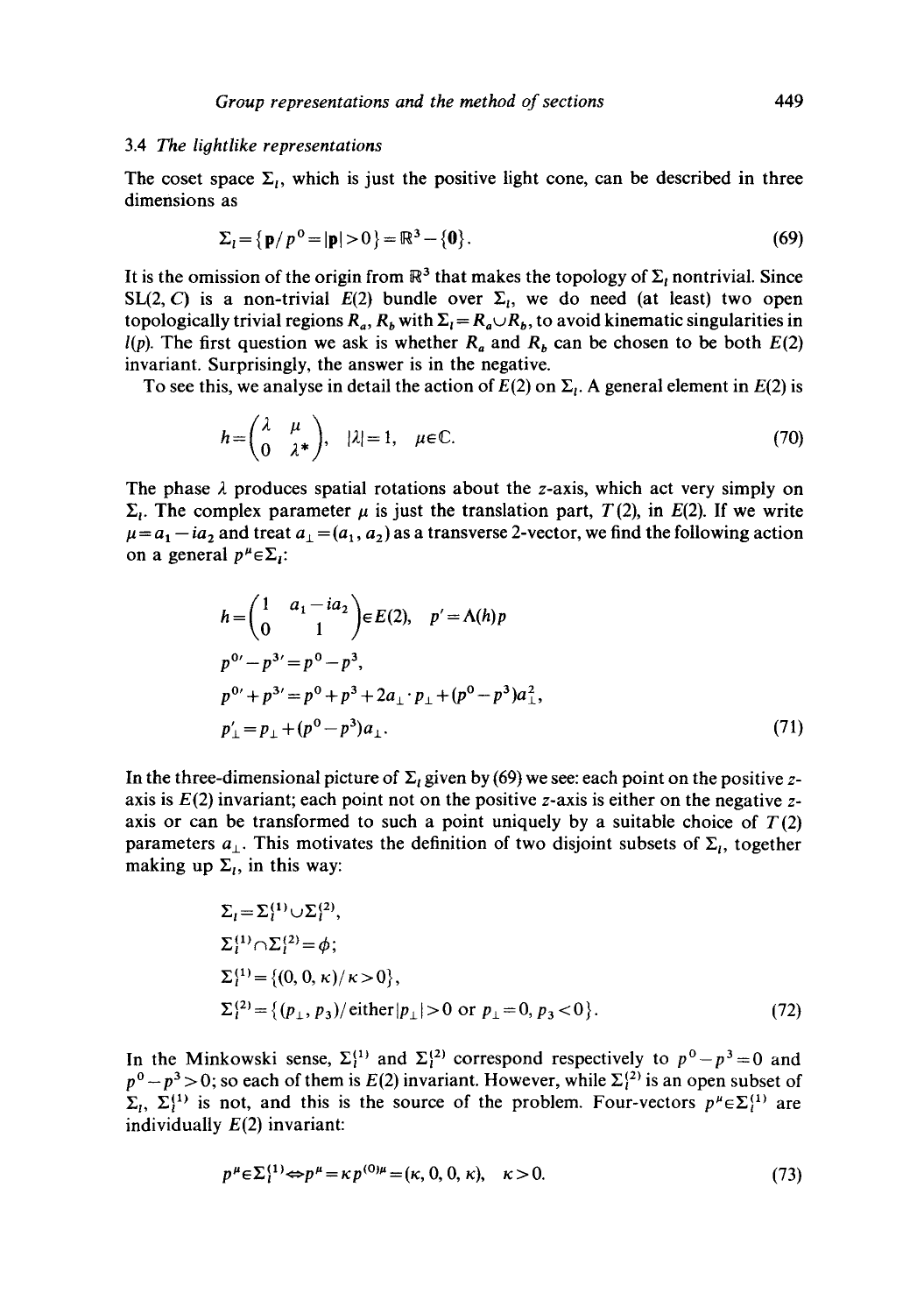On  $\Sigma^{(2)}_l$  however  $E(2)$  acts nontrivially. From (71) we see that the choice

$$
a_{\perp} = -p_{\perp}/(p^0 - p^3) \tag{74}
$$

gives a  $T(2)$  transformation that carries  $p^{\mu} \in \Sigma^{(2)}$  into

$$
p'^{\mu} = \frac{1}{2}(p^0 - p^3, 0, 0, p^3 - p^0). \tag{75}
$$

Conversely, starting with  $(\kappa, 0, 0, -\kappa)$  for  $\kappa > 0$  we can get any desired value for  $p_+$  via a suitable  $T(2)$  element:

$$
(\kappa, 0, 0, -\kappa) \in \Sigma_1^{(2)} \xrightarrow{T (2)}
$$
  

$$
p^{\mu} = ((p_1^2 + 4\kappa^2)/4\kappa, p_\perp, (p_1^2 - 4\kappa^2)/4\kappa), \kappa > 0.
$$
 (76)

Returning to the three-dimensional picture of  $\Sigma_i$ : each point on the positive z-axis is  $E(2)$  invariant; each point on the negative z-axis expands under  $E(2)$  action into a paraboloid of revolution about the z-axis, with vertex on the negative z-axis, and opening out in the direction of increasing z. The open  $E(2)$  invariant region  $\Sigma_1^{(2)}$  is just the union of all these paraboloids.

With this detailed geometrical picture of the  $E(2)$  action on  $\Sigma_t$  viewed as  $\mathbb{R}^3 - \{0\}$ , the claim made earlier can be proved. If  $\Sigma_i$  is the union of two overlapping open sets  $R_a$  and  $R_b$ , each  $E(2)$  invariant, then  $\Sigma_1^{(1)}$  must be contained in (at least) one of them, say in  $R_b$ . (The possibility that only part of  $\Sigma_i^{(1)}$  is in  $R_b$  can be handled in a manner similar to the ensuing argument). Since  $R_b$  is open, some open region surrounding  $\Sigma_l^{(1)}$  must also be contained in  $R_b$ . By the  $E(2)$  action, since  $R_b$  is assumed to be  $E(2)$  invariant, some open collection of the paraboloids of revolution, forming an open region containing  $\Sigma_i^{(1)}$ , must be in  $R_b$ . But that means that  $R_b$  is topologically nontrivial, since the origin is excluded. In other words,  $R_b$  has the same degree of topological nontriviality as  $\mathbb{R}^3$  – {0}, if not more. That is, the bundle cannot be trivialized over  $\mathbb{R}_b$ . Any local trivializations of the bundle must use topologically trivial open sets  $R_a$  and  $R_b$  of which at least one is not  $E(2)$  invariant.

In view of the above result, let us accept the choice of topologically trivial open regions  $R_a$ ,  $R_b$  according to

$$
R_a = \{ p^{\mu} / p^{\mu} p_{\mu} = 0, p^0 > 0, p^0 - p^3 > 0 \},
$$
  
\n
$$
R_b = \{ p^{\mu} / p^{\mu} p_{\mu} = 0, p^0 > 0, p^0 + p^3 > 0 \}.
$$
\n(77)

We do have  $\Sigma_l = R_a \cup R_b$ , and

$$
p \in R_a \cap R_b \Leftrightarrow p_\perp \neq 0. \tag{78}
$$

The open set  $R_a$  is  $\Sigma^{(2)}_l$ , and is  $E(2)$  invariant. However  $R_b$ , which contains  $\Sigma^{(1)}_l$  and in particular the distinguished point  $p^{(0)} = (1, 0, 0, 1)$ , is not  $E(2)$  invariant. Coset representatives  $l_a(p)$ ,  $l_b(p)$  can be chosen smoothly over  $R_a$ ,  $R_b$  respectively. While for  $l_b(p)$  such a question cannot be posed, for  $l_a(p)$  we can ask whether it can obey

$$
l_a(hp) = hl_a(p)h^{-1}, \quad h \in E(2). \tag{79}
$$

It turns out, however, that this is impossible!  $R_a$  contains four-momenta of the form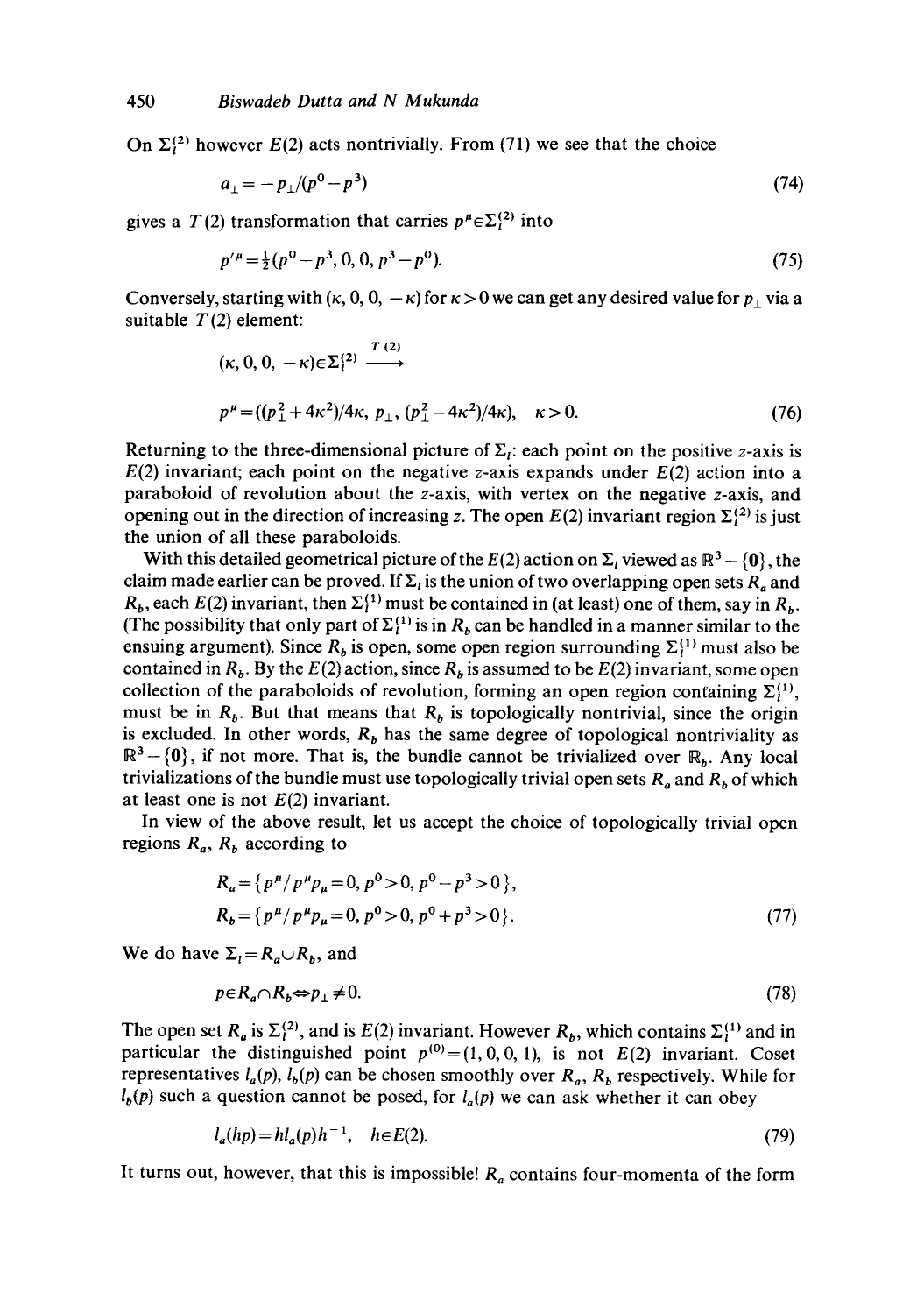$(\kappa, 0, 0, -\kappa)$  for all  $\kappa > 0$ . If a smooth choice of  $l_a(p)$  over  $R_a$  obeying (79) were possible, we could take  $p=(\kappa, 0, 0, -\kappa)$  and  $h \in U(1)$  in (79) to get:

$$
l_a((\kappa, 0, 0, -\kappa)) = \exp\left(\frac{i}{2}\theta\sigma_3\right)l_a((\kappa, 0, 0, -\kappa))\exp\left(\frac{-i}{2}\theta\sigma_3\right),
$$
  
0  $\leq \theta < 4\pi.$  (80)

This restricts  $l_a((\kappa, 0, 0, -\kappa))$  to be diagonal, and so some spatial rotation around the zaxis followed by a pure Lorentz transformation in the z-direction; it cannot then take  $p^{(0)}=(1, 0, 0, 1)$  into  $(\kappa, 0, 0, -\kappa)!$ 

We have thus the result that (79) cannot be obeyed in the  $E(2)$  invariant region  $R_a$  of  $\Sigma_t$  over which it can be meaningfully posed. One can also see that a change in the specific choice of  $R_a$  will not help: any open  $E(2)$  invariant region in  $\Sigma_t$  will contain an open collection of the paraboloids of revolution, which then include some momenta of the form  $(\kappa, 0, 0, -\kappa)$ , and the argument based on (80) will again apply. We must therefore content ourselves with smooth choices of  $l_a(p)$  and  $l_b(p)$  over  $R_a$  and  $R_b$ , and a computation of the transition element in  $R_a \cap R_b$ . No simplification in the action of  $E(2)$ on the individual sections along the lines hoped for can be achieved, though the reasons for  $R_a$  and for  $R_b$  are quite different.

The following are possible choices for coset representatives over  $R_a$  and  $R_b$ :

$$
l_a(p) = [2(p^0 - p^3)]^{-1/2} (1 + \sigma_3 - p \cdot \sigma) \sigma_2, \quad p^0 - p^3 > 0;
$$
  
\n
$$
l_b(p) = [2(p^0 + p^3)]^{-1/2} (1 - \sigma_3 + p \cdot \sigma), \quad p^0 + p^3 > 0.
$$
\n(81)

We find that this particular choice of  $l_a(p)$ , while it cannot obey (79), does obey an equation with respect to  $E(2)$  involving an outer automorphism  $\tau'$  on  $E(2)$ :

$$
l_a(hp) = h l_a(p) \tau'(h^{-1}),
$$
  
\n
$$
\tau'(h) = \sigma_2 h^{-1 \dagger} \sigma_2 = h^*, \quad h \in E(2).
$$
\n(82)

Finally, we calculate the transition element  $h_T(p) \in E(2)$ :

$$
h_T(p) = l_a(p)^{-1} l_b(p)
$$
  
=  $\begin{pmatrix} \lambda(p) & \mu(p) \\ 0 & \lambda(p)^* \end{pmatrix}$ ,  

$$
\lambda(p) = (-p_2 + ip_1)/|p_\perp|,
$$
  

$$
\mu(p) = 2i(1-p_3)/|p_\perp|, \quad p \in R_a \cap R_b.
$$
 (83)

Since by (78)  $p_{\perp}$  does not vanish in the overlap,  $h_T(p)$  is well-defined.

Putting together the above results we have the following picture. If we start with a UIR  $D(\cdot)$  of  $E(2)$  in a Hilbert space  $\mathscr V$  and the standard momentum  $p^{(0)} = (1, 0, 0, 1)$ , and by the inducing construction build up a lightlike UIR of  $\bar{\mathcal{P}}$ , then an element  $|\varphi\rangle \in \mathcal{H}$  corresponds to the pair of functions  $\varphi_a(p), \varphi_b(p)$  defined over  $R_a, R_b$  and with values in  $\mathcal V$ . The transition rule is the same in appearance as (67) in the spacelike case,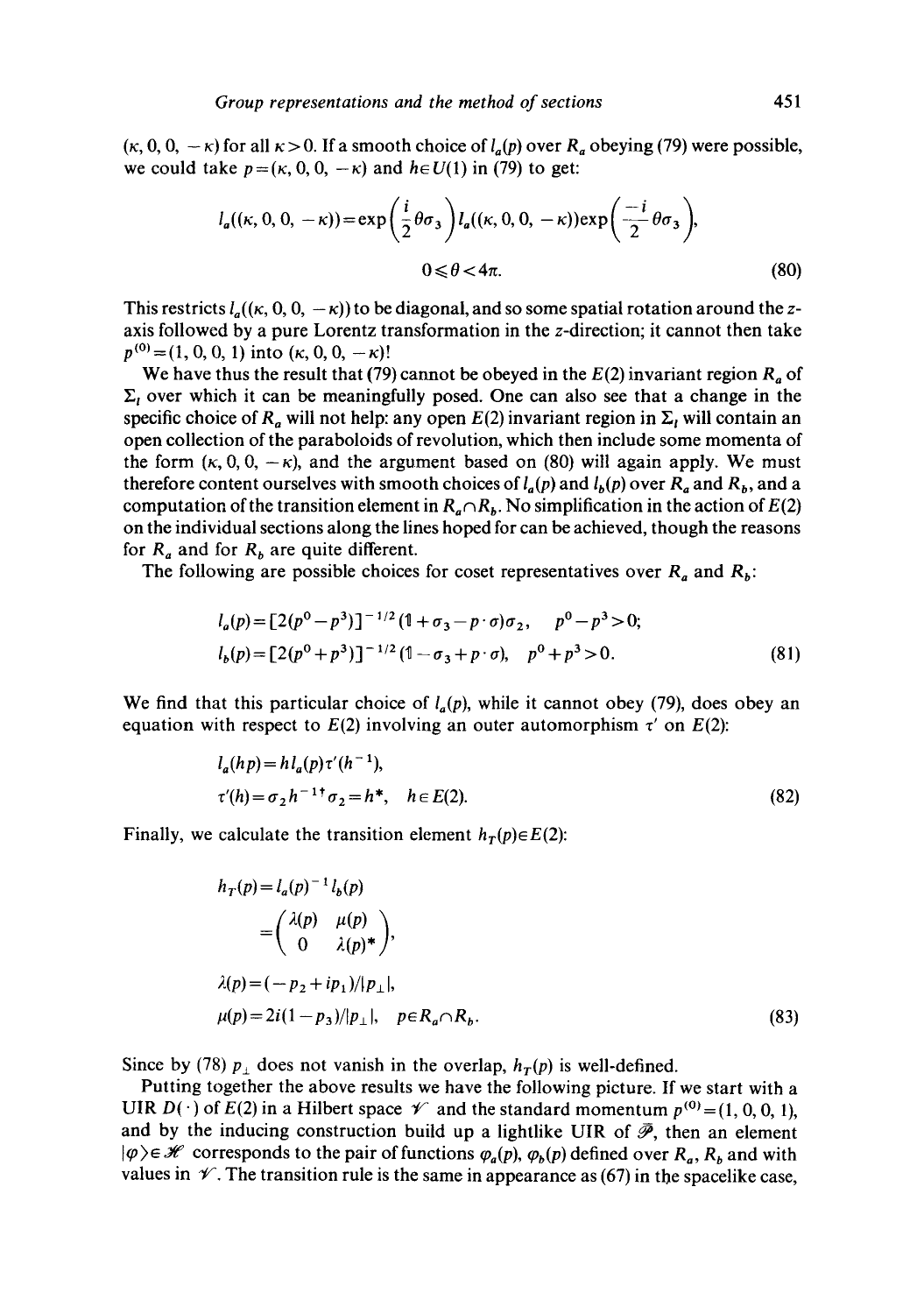but with the definitions of  $R_a$ ,  $R_b$  and  $h_T(p)$  appropriate for the lightlike situation. Under the action of an element of  $E(2)$ , we have:

$$
U(h)|\varphi\rangle = |\varphi'\rangle:
$$
  
\n
$$
\varphi'_a(p) = D(\tau'(h))\varphi_a(h^{-1}p), \quad h \in E(2).
$$
\n(84)

For  $\varphi'_h$  we have no simple formula since  $E(2)$  does not leave  $R_b$  invariant; in fact  $\varphi'_b$ involves both  $\varphi_a$  and  $\varphi_b$ , reminding one of the indecomposability of the lightlike representations of  $\overline{\mathcal{P}}$  found in another context (Matthews *et al 1974*).

### **4. Concluding remarks**

Motivated by the quantum mechanical description of states in the field of a magnetic monopole, we have analysed the UIR's of the (covering groups of the) Euclidean group  $E(3)$  and Poincaré group  $\mathscr{P}$ , to see how kinematic singularities can be avoided in the wave functions occurring in these UIR's. We have answered the following questions which come up naturally when these UIR's are constructed by the inducing procedure:

(a) In those cases where the group  $G(E(3))$  or  $\mathscr P$  ) is a nontrivial principal fibre bundle on the relevant coset space  $\Sigma = G/H$ , what are natural choices of open topologically trivial regions of  $\Sigma$  over each of which the bundle can be trivialized?

(b) Can each of these regions be chosen to be individually invariant under  $H_0$ , the homogeneous part of  $H$ ?

(c) In the UIR of G that results by inducing, starting from a UIR  $D(h)$  of  $H_0$ , can the action of elements of  $H_0$  be made as simple as possible and to involve  $D(h)$  itself? Can the choices of coset representatives be adjusted to achieve this?

Leaving aside the case of  $E(3)$ , the UIR's of  $\overline{\mathscr{P}}$  have been found to behave as follows: In the timelike representations, as is well known, the bundle is trivial, and globally smooth choices of coset representatives  $l(p)$  do exist. Moreover  $l(p)$  can be chosen so that for elements  $h \in H_0 = SU(2)$  the Wigner rotation is not momentum dependent. Then the UIR *D(h)* of SU(2) used in the inducing construction directly describes the  $SU(2)$  behaviour of wave functions. For spacelike representations, two regions  $R_a$  and  $R_b$  in  $\Sigma$  are needed, as in the monopole and  $E(3)$  problems, and we can choose them to be individually SU(1, 1) invariant. Over  $R_a$  the coset representative  $l_a(p)$  can be chosen to have the simplifying property (18); the one over  $R<sub>b</sub>$  cannot. The lightlike representations show further complexity. Two regions  $R_a$ ,  $R_b$  are needed to trivialize the bundle, but of these only  $R_a$  is  $E(2)$  invariant. Moreover, even on  $R_a$  we cannot pick a smooth coset representative  $l_a(p)$  obeying (18). Thus from the view point of this paper we see a gradual increase in the intricacy of the topological structure and group theoretical behaviour as we go from  $t$  to  $s$  to  $l$ .

We have not given general formulae, in the s and l cases, for the effect of a general  $U(g)$ on  $\varphi_a$  and  $\varphi_b$ . One expects a mixing of these sections, easy in principle, but tedious in practice to work out. For a comparison, the case of monopole harmonics has been worked out in detail by Wu and Yang.

Finally we would like to collect together and draw attention to the specific coset representatives we have found in the case of the Poincaré group, for the s and  $l$  UIR's.